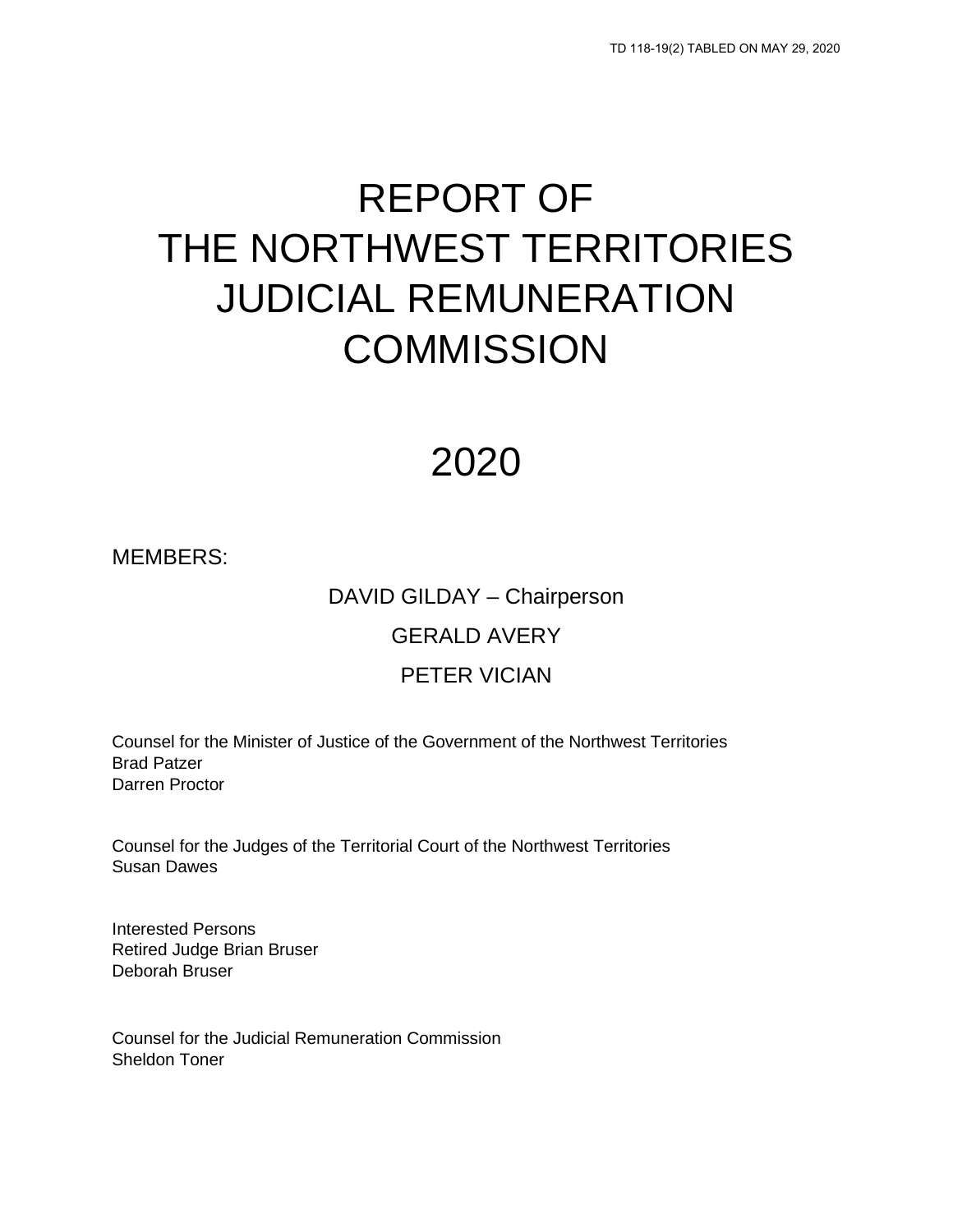### **TABLE OF CONTENTS**

| <b>Introduction</b>                              | 1              |
|--------------------------------------------------|----------------|
| <b>Issues</b>                                    | $\mathbf{2}$   |
| Salary                                           | $\overline{2}$ |
| Long Term Disability (LTD)                       | $\overline{2}$ |
| <b>Continuing Professional Development (CPD)</b> | $\overline{2}$ |
| <b>Extended Health Benefits</b>                  | 2              |
| <b>Background</b>                                | 3              |
| Nature and Extent of Jurisdiction                | 3              |
| Cost of Living and Real Per Capita Income        | 4              |
| <b>Other Jurisdictions</b>                       | 5              |
| <b>Working Conditions</b>                        | 5              |
| <b>Economic Fairness</b>                         | 6              |
| <b>Economic Conditions</b>                       | 6              |
| Any Other Factors                                | 6              |
| <b>Salary</b>                                    | 7              |
| Judges' Submissions                              | $\prime$       |
| <b>Minister's Submissions</b>                    | 10             |
| <b>Reasons for Decision</b>                      | 12             |
| <b>Long Term Disability (LTD)</b>                | 18             |
| Judges' Submissions                              | 18             |
| <b>Minister's Submissions</b>                    | 19             |
| <b>Reasons for Decision</b>                      | 20             |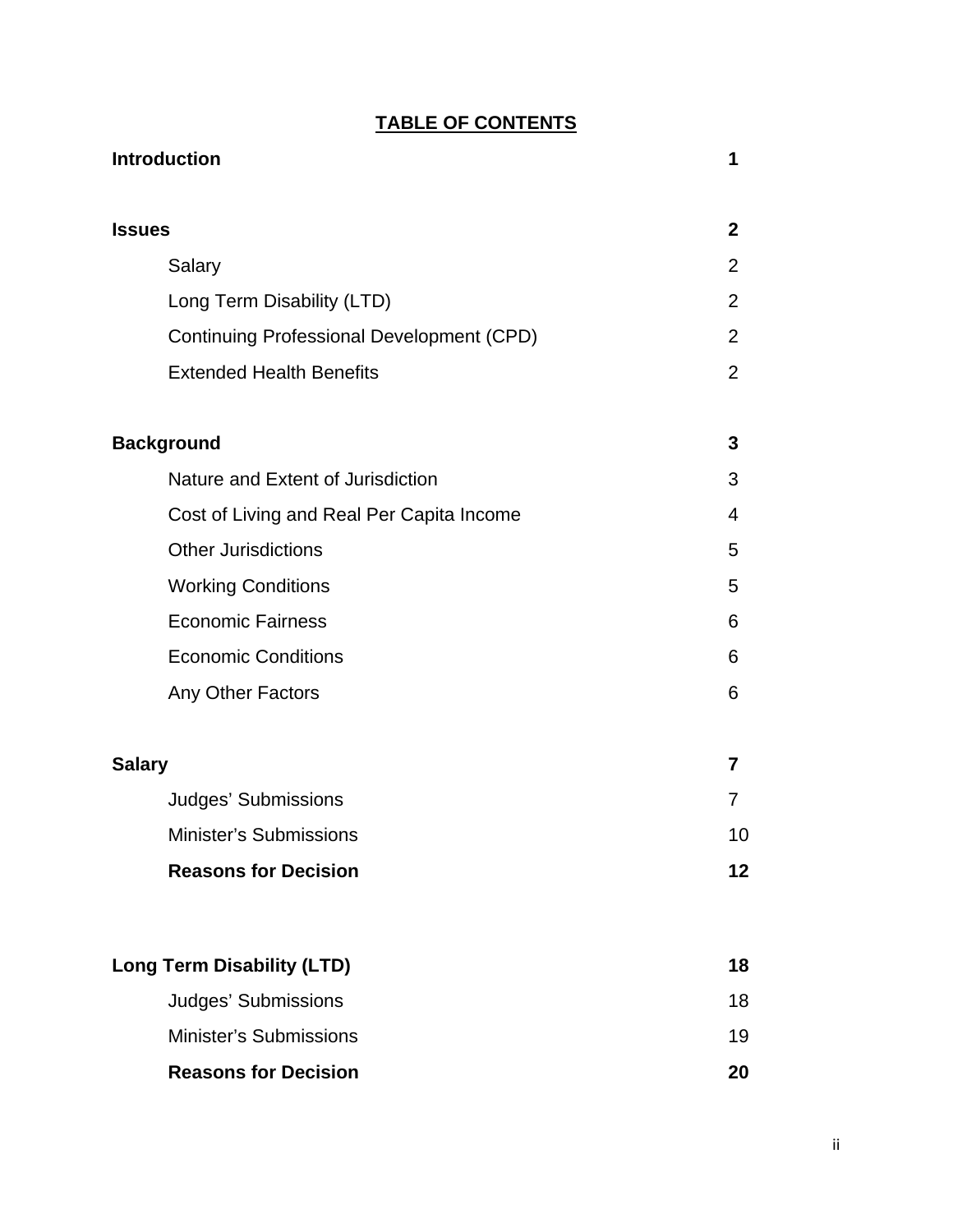| <b>Continuing Professional Development (CPD)</b> | 21 |
|--------------------------------------------------|----|
| <b>Minister's Submissions</b>                    | 21 |
| Judges' Submissions                              | 22 |
| <b>Reasons for Decision</b>                      | 25 |
|                                                  |    |
| <b>Extended Health Benefits</b>                  | 27 |
| <b>Reasons for Decision</b>                      | 28 |
|                                                  |    |
| <b>Summary of Conclusions</b>                    | 30 |
| <b>Summary of Recommendations</b>                | 31 |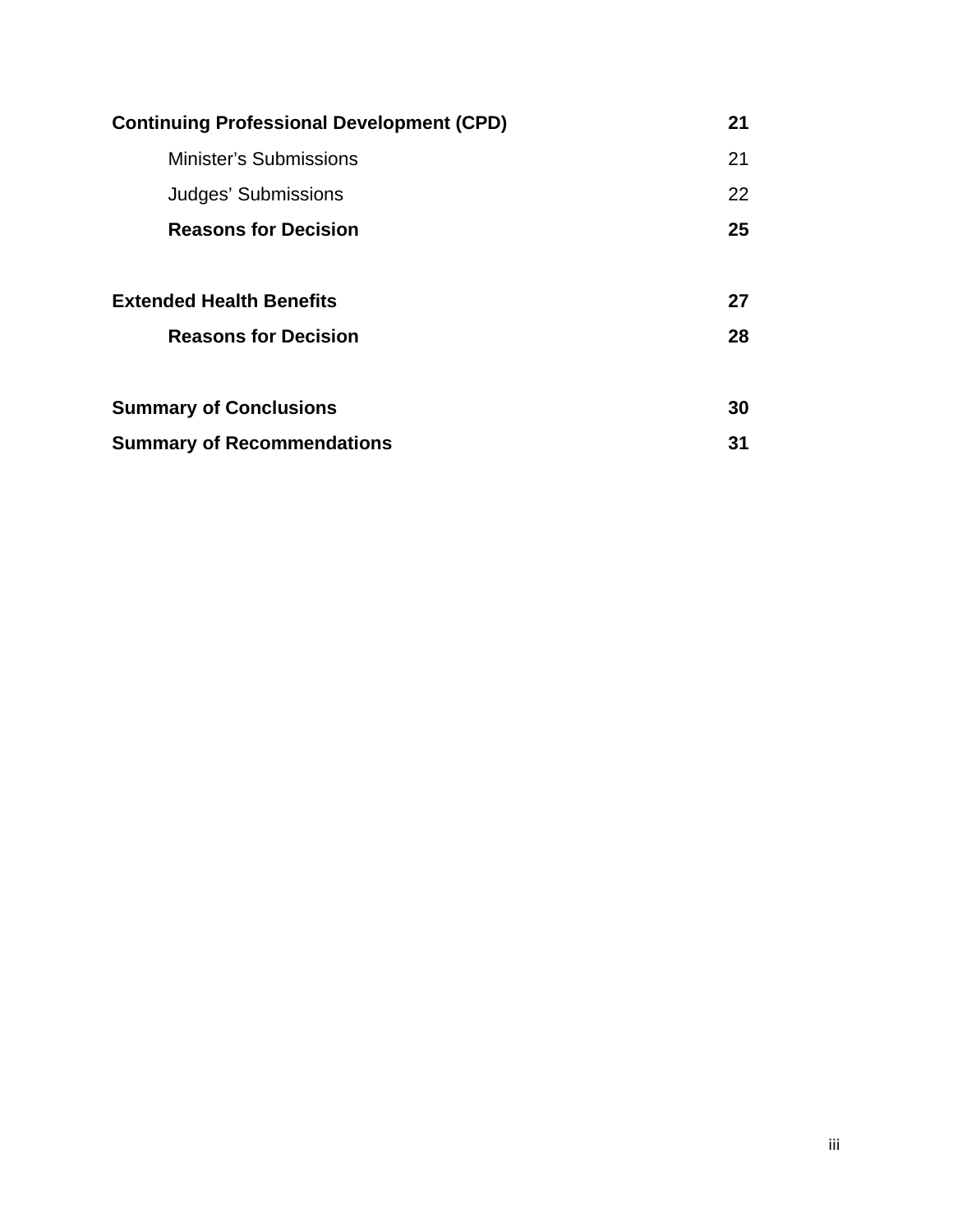### **Introduction:**

[1] The *Territorial Court Act*[1](#page-3-0) establishes the process through which territorial judges' salaries and benefits are set. The Judicial Remuneration Commission (Commission) conducts an inquiry and, based on submissions received at a hearing of the inquiry from territorial judges or their representative, the Minister of Justice (the Minister), and any other interested person or body, makes recommendations which are binding on the Minister to implement.<sup>[2](#page-3-1)</sup>

[2] The Commission is mandated to conduct hearings and make recommendations on salaries and benefits every four years. The current Commission will establish territorial judges' salaries for the fiscal years 2020/21, 2021/22, 2022/23 and 2023/24. The Commission's recommendations take effect on April 1 of the year the Commission holds its hearing. This reflects the beginning of the government's fiscal year, with each fiscal year running April 1 to March 31.

[3] Section 12.9 of the *Territorial Court Act* sets out the factors the Commission must consider in making recommendations.<sup>[3](#page-3-2)</sup> The Minister and the territorial judges have provided considerable background information as to recommendations made by past Commissions, and regarding how the factors should be applied to the issues before the Commission.

[4] In the time since the Commission closed its proceedings and concluded its deliberations, but before completion of this report, the Northwest Territories and every province and territory in Canada have been forced to contend with a global pandemic. At the time of issuance of this report, the Northwest Territories is under a public health emergency caused by the imminent spread of the COVID-19 virus. Long-term economic effects of the pandemic on the Northwest Territories are unknown.

[5] This report reflects the Commission's conclusions based on an assessment of the evidence and submissions provided to the Commission and is based on economic conditions before the pandemic began. The Commission does not propose to re-open its proceedings. The Minister or the Chief Judge may utilize section 12.92 to request a further Commission inquiry, if as a result of the pandemic, there is need to revisit the recommendations outlined in this report.<sup>4</sup>

<span id="page-3-0"></span><sup>1</sup> *Territorial Court Act*, R.S.N.W.T. 1988, c. T-2

<span id="page-3-1"></span><sup>2</sup> *Territorial Court Act*, R.S.N.W.T. 1988, c. T-2, section 12.1 to 12.95

<span id="page-3-2"></span><sup>3</sup> *Territorial Court Act*, R.S.N.W.T. 1988, c. T-2, section 12.9

<span id="page-3-3"></span><sup>4</sup> *Territorial Court Act*, R.S.N.W.T. 1988, c. T-2, section 12.92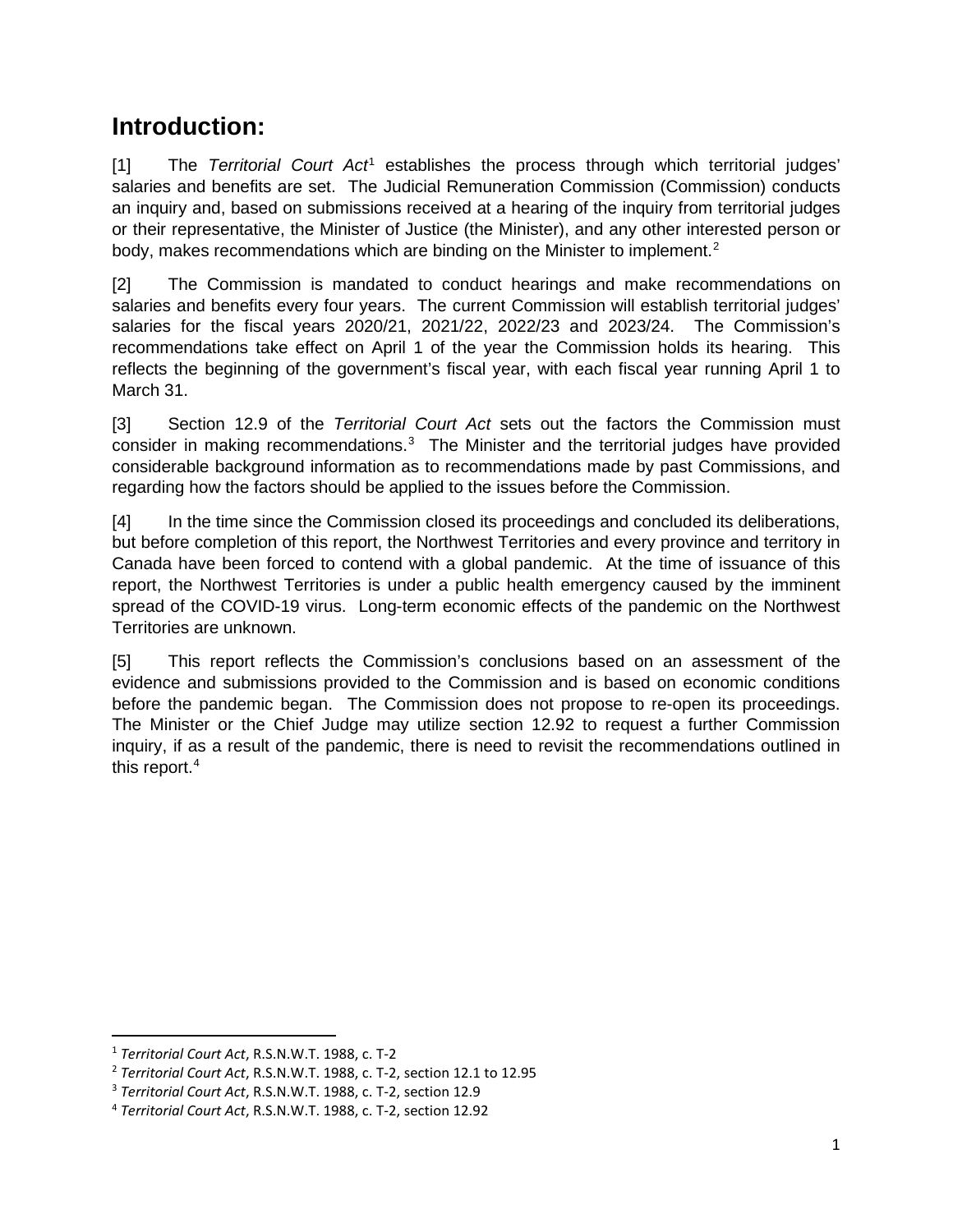### **Issues:**

[6] The following is a summary of the issues the Commission has been asked to consider in making recommendations for territorial judges' salary and benefits for the fiscal years 2020/21, 2021/22, 2022/23 and 2023/24:

#### *Salary:*

1. What should the Commission recommend territorial judges receive for salary over the next four years?

#### *Long Term Disability (LTD):*

2. Should the Commission recommend territorial judges be eligible for long term disability (LTD) benefits until the point where they are required to start receiving pension, at age 69?

#### *Continuing Professional Development (CPD):*

- 3. Should the Commission recommend the Minster provide territorial judges with a global fund, or individual allowances, for continuing professional development (CPD)?
- 4. Alternatively, should the Commission recommend the Minister set parameters for the number of courses, or specific courses, territorial judges are entitled to take as CPD?

#### *Extended Heath Benefits:*

5. Should the Commission recommend approval of the Alberta Blue Cross Plan for current territorial judges, and plans administered by Green Shield Canada for retired judges and surviving spouses?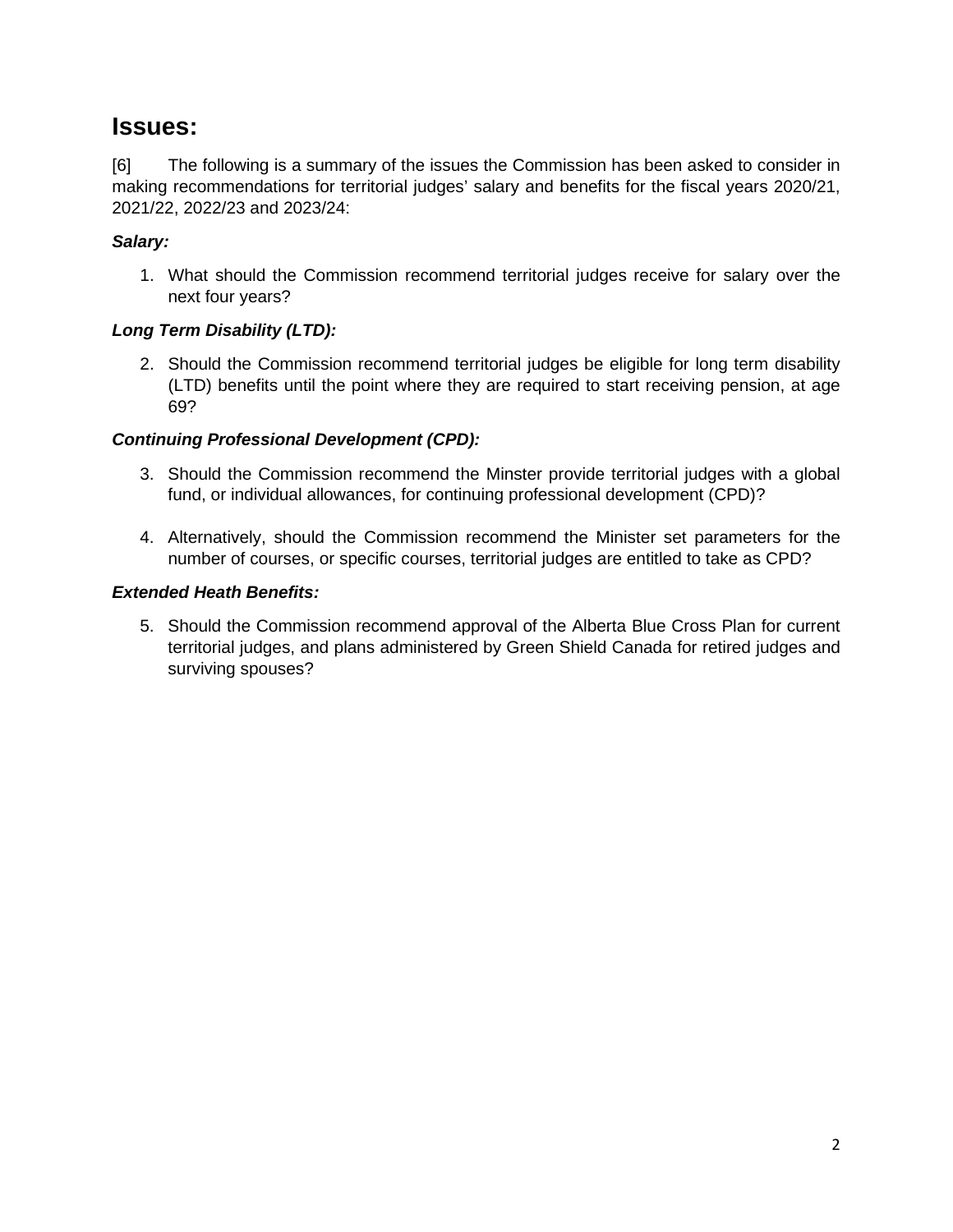### **Background:**

[7] The Commission conducted its inquiry through written submissions followed by a hearing held in Yellowknife, Northwest Territories, on January 13, 2020.

[8] The Commission presented interrogatories and received written responses from the parties before the hearing. In addition, the Commission received written submissions from retired judge Brian Bruser, on behalf of himself and his spouse. The Commission received additional responses and submissions, after the hearing, in response to questions arising at the in-person hearing.

[9] Neither party called witnesses at the hearing on January 13, 2020. The Commission received information directly from counsel, in the form of asserted or uncontested evidence combined with argument. Forecasts, predictions and interpretations of information were not tested through cross-examination.

[10] This section of the Commission's report outlines a summary of uncontested background information which is relevant to all four issues presented by the parties for the Commission's consideration. It provides the context for the evaluation of factors under each issue.

#### *Nature and Extent of the Legal Jurisdiction of the Territorial Judges (Subsection 12.9(a) of the Territorial Court Act):*

[11] Territorial judges deal with all aspects of the Territorial Court's jurisdiction, which include criminal, civil, and family jurisdiction. The following is more detailed outline of their responsibilities, taken primarily from the judges' submissions:

[12] A large percentage of adult criminal prosecutions in the Northwest Territories are tried in the Territorial Court. This includes trials of summary conviction offences, hybrid offences, and indictable offences. Judges also conduct preliminary inquiries, sentencing hearings, motions and case management conferences.

[13] Territorial judges hear almost all Youth Justice Court cases. Judges deal with matters relating to young offenders including applications relating to custody orders and community supervision orders. They also preside over sentencing conferences and bail conferences in complex cases.

[14] The Territorial Court has jurisdiction over civil matters of amounts up to and including \$35,000. The Territorial Court frequently deals with unrepresented litigants in these proceedings. Civil claims are subject to mandatory mediation and acting as mediator requires of judges a unique set of skills.

[15] The Territorial Court has jurisdiction over family law matters including issues of custody, child and spousal support, maintenance, child protection, legitimacy, paternity and adoption. Territorial judges also deal with temporary and permanent child apprehensions in the Northwest Territories.

[16] Territorial judges also consider *ex parte* applications for warrants, production orders, sealing orders, and applications to vary the conditions of court orders. Other out-of-court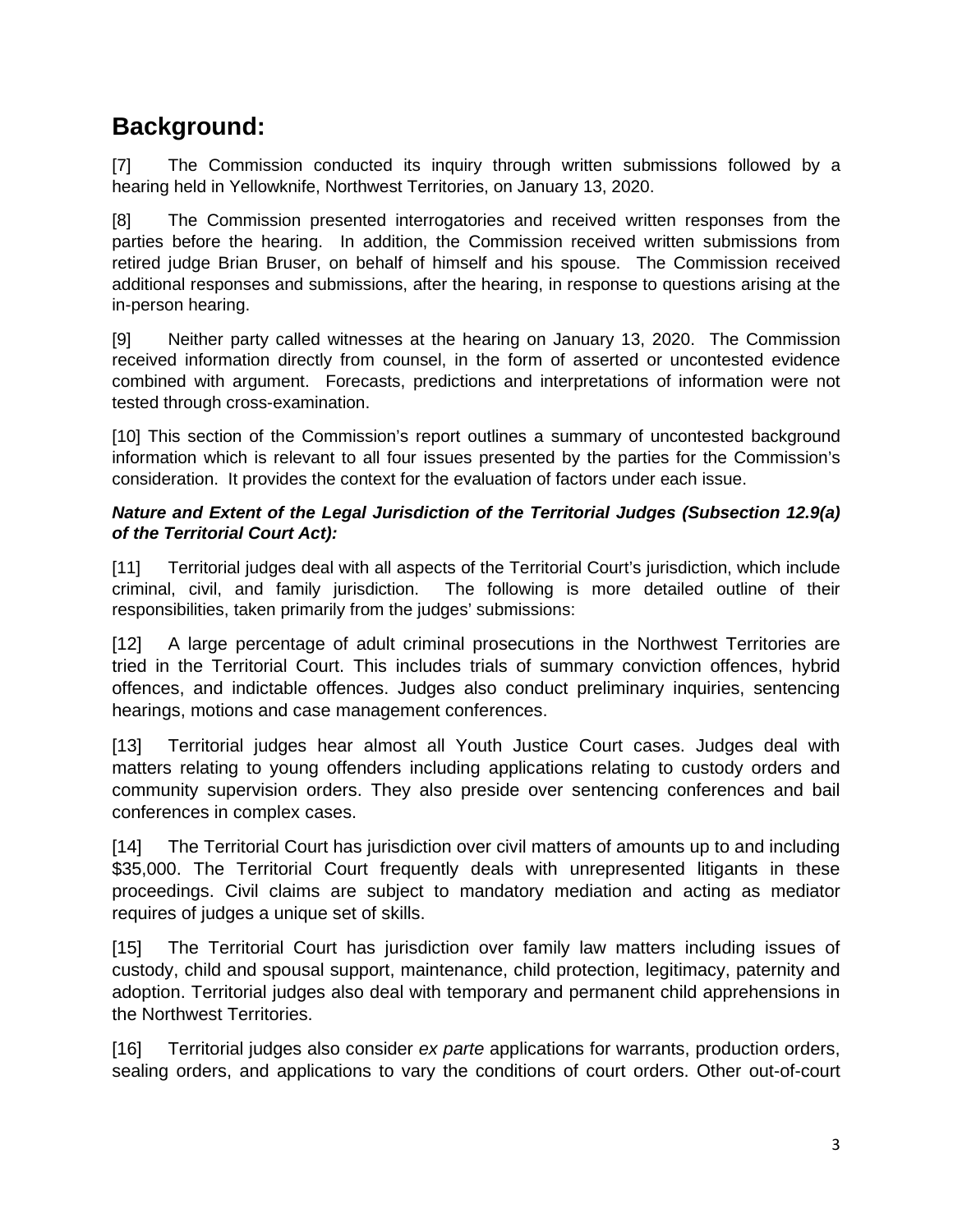work includes the development and delivery of training and education programs to lawyers, other judges, justices of the peace, and others.

[17] Territorial judges hear applications for psychiatric assessments, and applications to determine whether an accused person is unfit to stand trial or should be exempted from criminal responsibility. Territorial judges are involved in various ways with the following specialized courts:

- Domestic Violence Court
- Wellness Court
- Drug Treatment Court

[18] Matters involving minor offences may be diverted from the court system to Community Justice Committees. While on circuit, territorial judges may meet with local committees.

#### *Adequacy of Salaries and Benefits having regard to Cost of Living and Changes in Real Per Capita Income (Subsection 12.9(b) of the Territorial Court Act):*

[19] The parties submitted a Joint Book of Documents which included a report from the Conference Board of Canada<sup>[5](#page-6-0)</sup> and the Northwest Territories Budget Address for 2019-2020.<sup>[6](#page-6-1)</sup> The following is a footnote of relevant information and forecasts:

[20] The Consumer Price Index ("CPI") statistics, published by Statistics Canada, tracks changes in the cost of a fixed basket of consumer goods on monthly basis. The percentage increases in CPI for the years 2015 to 2018 for Yellowknife, Northwest Territories, have been, respectively, 1.6% for 2015, 1.2% for 2016, 1.2% for 2017 and 1.6% for 2018.

[21] The Conference Board of Canada forecasts future CPI increases at 2.0% for 2019, 2.1% for 2020, 2.0% for 2021, 2.0% for 2022, and 2.0% for 2023.

[22] In 2017, the median total family income in the Northwest Territories was \$144,900, the highest in Canada. The Conference Board of Canada predicts that primary household income in the Northwest Territories will increase 7.2% in 2020, 3.2% in 2021, 3.9% in 2022 and 2.3% in 2023.

[23] Residents of the Northwest Territories also have the highest average weekly earnings of any jurisdiction in Canada, at \$1,420.19 in 2018. The Conference Board of Canada forecasts wages and salaries per employee to increase by 1.3% for 2019, 4.5% for 2020, 2.6% for 2021, 2.5% for 2022, and 1.9% for 2023.

<span id="page-6-0"></span><sup>5</sup> Joint Book of Documents, Tab 14: Conference Board of Canada, "Territorial Outlook Economic Forecast Report: Summer 2019"

<span id="page-6-1"></span><sup>6</sup> Joint Book of Documents, Tab 15: Budget Address, 2019-2020, Northwest Territories, February 6, 2019 including Budget Papers: Economic Review; and Fiscal Review.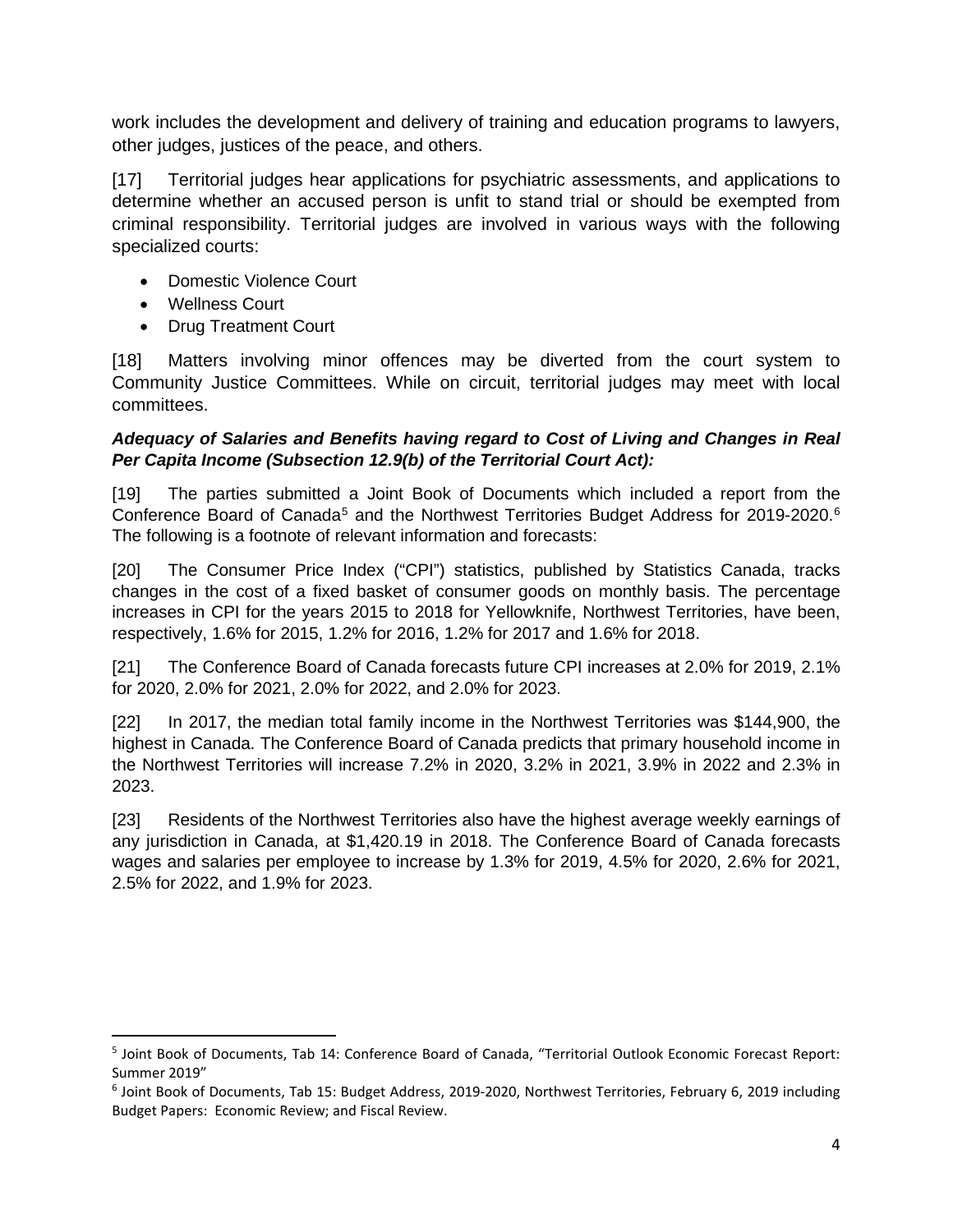#### *Salaries and Benefits of Provincial and Territorial Judges in Other Jurisdictions in Canada (Subsection 12.9(c) of the Territorial Court Act):*

[24] The parties have provided information to assist in the comparison of salaries with other provincial and territorial courts across Canada.[7](#page-7-0) The parties also provided information to allow for a comparison of LTD benefits. $^8$  $^8$ 

[25] Comparative information with respect to CPD and extended health benefits came to the Commission at the hearing and afterwards. The parties disagree as to the completeness of interpretative value of the information. As such, it remains contested and is considered along with the parties' arguments below.

#### *Working Conditions under which the Territorial Judges carry out their Duties (Subsection 12.9(d) of the Territorial Court Act):*

[26] The judges' submissions provide a snapshot of the working conditions of territorial judges, especially while travelling on circuit courts outside Yellowknife. The following is a summary of relevant conditions which are uncontested by the Minister:

- Territorial judges must travel to other communities, often by small aircraft, in cold and dark conditions. Delays can occur due to weather.
- On some of the circuits, suitable accommodation is not available, and the judge will commute to and from a community for each day of court sitting.
- In small communities, the Territorial Court sits without the amenities of a courthouse, in hockey arenas, community centres, gymnasiums, community halls, council chambers and hotels.
- There is often no private area for the judge in circuit courts, such that accused persons or members of the public may be able to approach the judge.
- Judges may sit beyond ordinary working hours to accommodate witnesses and accused who have travelled long distances. Judges may also need to travel on the weekend to accommodate circuit court schedules.
- The Territorial Court routinely deals with clients with difficult backgrounds and addiction issues or cognitive challenges. In smaller communities, it must do so without the same level of support available in larger centres like Yellowknife.
- Territorial judges regularly deal with accused persons or witnesses through an interpreter, which can lengthen proceedings and present additional challenges.
- Judges must carry out their duties within the unique cultural context of the Northwest Territories communities, and must isolate themselves, both socially and physically.

<span id="page-7-0"></span><sup>&</sup>lt;sup>7</sup>Joint Book of Documents, Tab 11: Puisne Judges' Salaries Across Canada, as at November 2019; Initial Submission of the Minister of Justice of the Northwest Territories to the Judicial Remuneration Commission, submitted November 25, 2019: Table at p. 6

<span id="page-7-1"></span><sup>8</sup> Submissions of the Judges of the Territorial Court of the Northwest Territories to the Northwest Territories Judicial Remuneration Commission, submitted November 25, 2019: Table at p. 72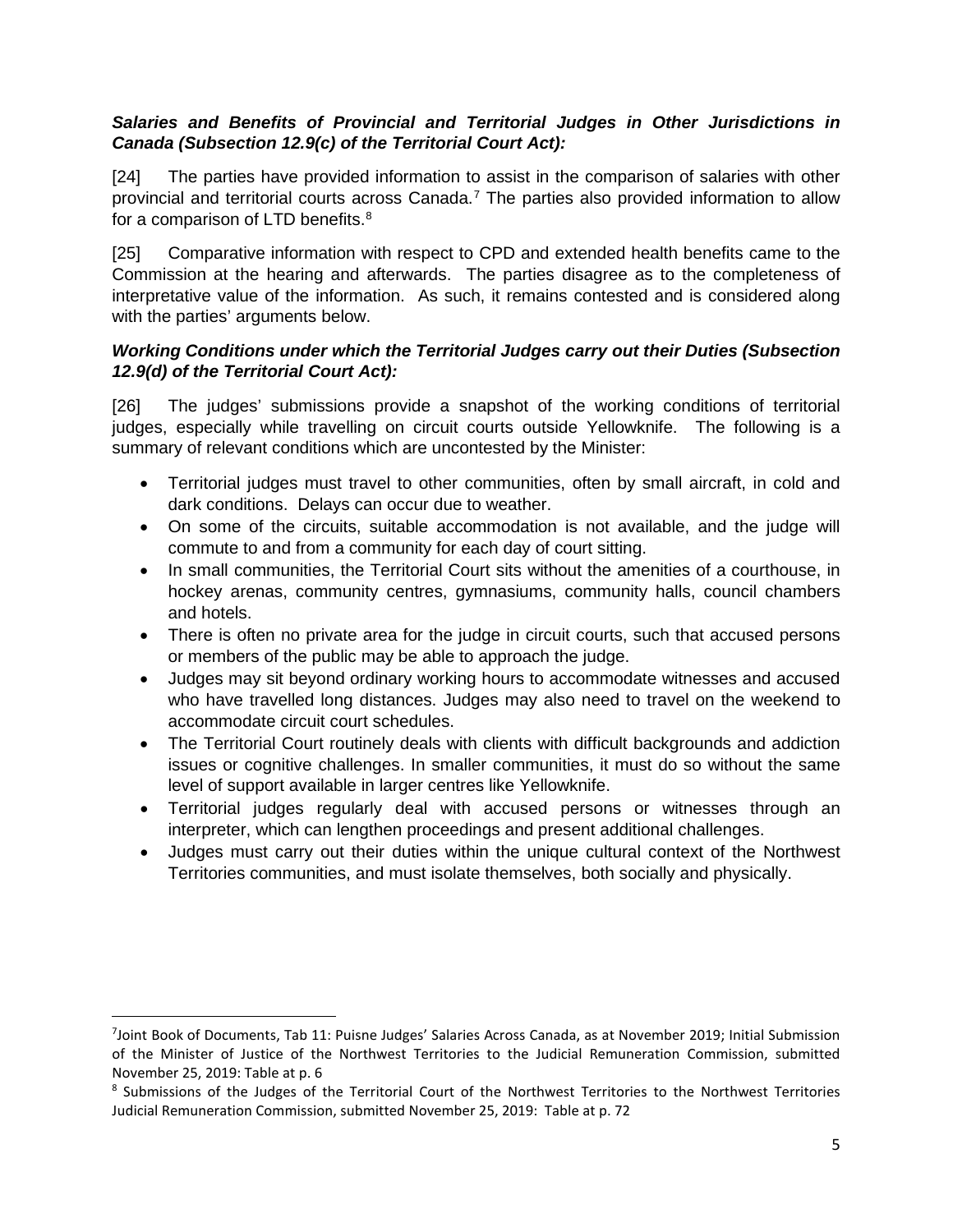#### *Economic Fairness (Subsection 12.9(e) of the Territorial Court Act):*

[27] In their submissions, the parties have approached economic fairness by advancing arguments based on fairness relative to pay and benefits received by other judges, senior public servants and professionals. As such, the parties' arguments on this factor are summarized below, and addressed in the Commission's analysis and reasons for decision.

#### *Economic Conditions of the Northwest Territories (Subsection 12.9(f) of the Territorial Court Act):*

[28] The primary resources presented to the Commission, regarding economic conditions in the Northwest Territories, are again the Conference Board of Canada report and the Government of the Northwest Territories (GNWT) budget document noted under the heading *Cost of Living and Real Per Capita Income.*

[29] The Conference Board of Canada report offers the following prognostication, largely based on an assessment of the mining industry, which is central to the Northwest Territories' economy:

- The Conference Board of Canada reports that diamond mining at the Northwest Territories' three mines (i.e., Gahcho Kué, Diavik, and Ekati) each topped 20 million carats in 2018, surpassing expectations.
- However, the Conference Board of Canada also notes that diamond production in the Northwest Territories has reached its peak.
- The Conference Board of Canada forecasts that the diamond mines in the Northwest Territories will commence wrapping up production beginning in 2025 and continuing into the 2030's.
- This could well have negative economic implications for the long-term in the Northwest Territories.
- Over the next four years, the Conference Board of Canada forecasts a decline in diamond mining in some areas, but also forecasts that these declines will be offset somewhat by other mining production developments, as well as increases in other areas of the economy.
- The Conference Board of Canada forecasts percentage Gross Domestic Product (GDP) changes of 2.1% in 2019, 2.5% in 2020, -3.0% in 2021, 1.3% in 2022 and 1.1% in 2023.

[30] The parties offer argument on the relevance and weight to be placed on this information, which the Commission therefore accepts only as projections that have been made, not as established fact. The parties' submissions are again addressed below.

#### *Any other Factors that the Commission may consider Relevant to its Review (Subsection 12.9(g) of the Territorial Court Act):*

[31] Both parties submit that judicial independence should be an important factor in the Commission's deliberations. The Minister also suggests consideration be given to the promotion of recruitment and retention for judges.<sup>[9](#page-8-0)</sup> The Commission accepts these are legitimate factors and has taken them into consideration.

<span id="page-8-0"></span><sup>9</sup> Initial Submission of the Minister of Justice of the Northwest Territories to the Judicial Remuneration Commission, submitted November 25, 2019: p. 13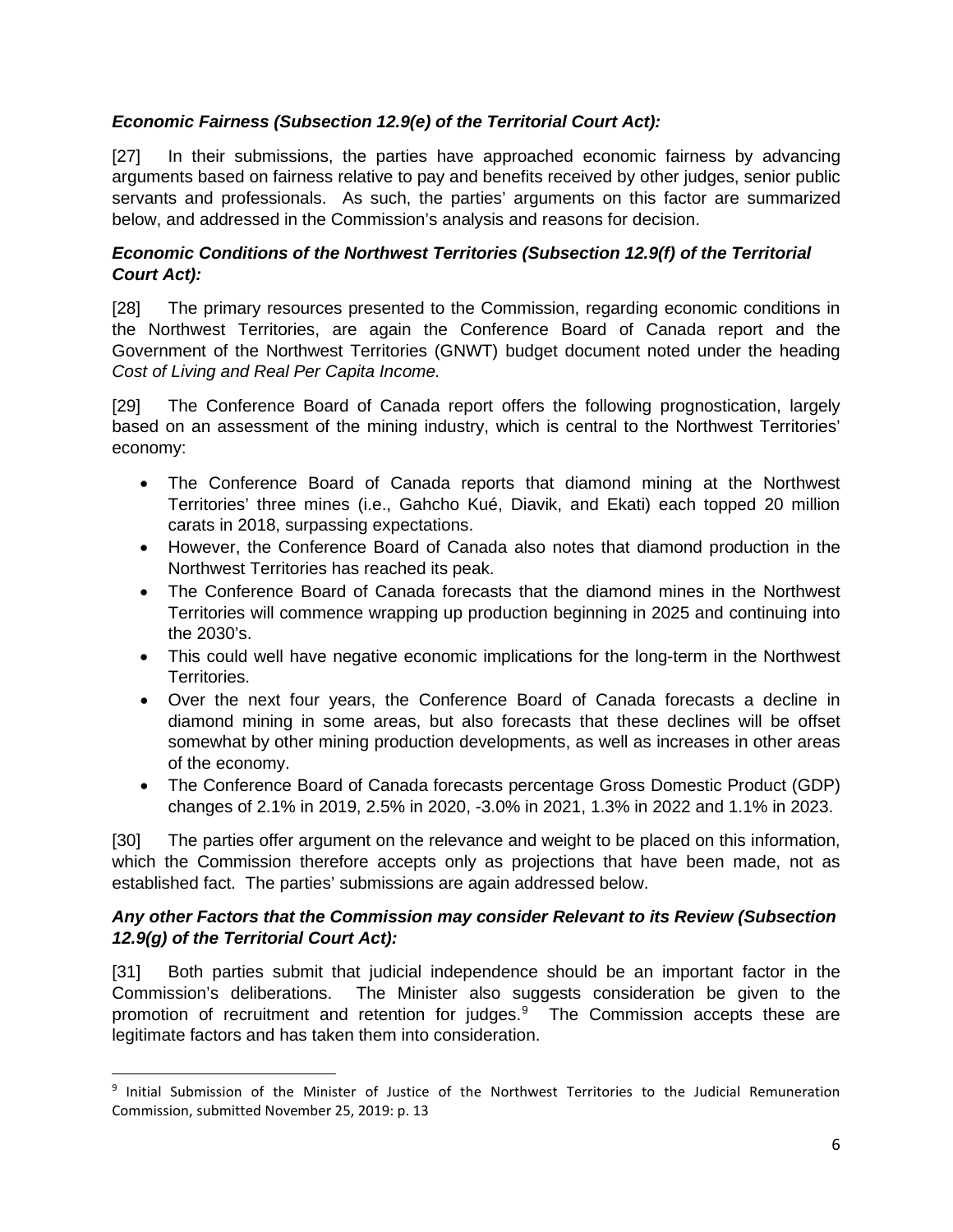## **Salary:**

[32] The parties have both advanced positions and rationales in support of increasing judges' salaries over the next four years.

[33] The judges' position is that judges should receive an increase of 3.38% for 2020/21, raising salaries to \$310,000, plus an increase equal to the percentage increase in CPI for Yellowknife over the preceding calendar year, for 2021/22, 2022/23 and 2023/24.

[34] The judges' further position is that the Chief Judge shall continue to receive an additional \$15,000 per year, which the Chief Judge currently receives as the Chief Judge's Differential.

[35] The Minister's position is that judges should receive an increase of 0.5% for 2020/21; and an increase of 0.5% for 2021/22; and an increase of 1.5% for 2022/23; and an increase of 1.5% for 2023/24.

#### *Judges' Submissions:*

[36] The following is a summary of the judge's submissions on salary, applying the factors outlined in section 12.9 of the Act:

*Legal Jurisdiction and Working Conditions:*

- Territorial judges exercise a jurisdiction that is as broad as, or broader, than their counterparts elsewhere.
- Working conditions are more difficult in that they perform more onerous circuit work.
- In most other jurisdictions, judges will exercise only criminal or civil jurisdiction, but not both.
- The number of regulatory offences has increased considerably in recent years.
- The increased monetary limit for small claims is among the highest in Canada. This has provided an avenue for litigation for individuals who would otherwise have had to bring claims in Supreme Court.
- Psychiatric Assessments and Mental Health applications can be complicated and stressful.
- Beyond their regular court and after-hours duties, territorial judges seek to enhance the administration of justice in the community, through delivering training and participating on specialized courts.
- The breadth of territorial judges' jurisdiction supports compensation that is among the highest paid to judges in other provinces and territories.

#### *Cost of Living and Real Per Capita Income:*

- The judges' proposal for \$310,000 effective April 1, 2020 would be a 3.38% increase, which likely amounts to just over 1% beyond what is required to protect the 2019 salary from erosion.
- Territorial judges live and work in a jurisdiction which has the highest average weekly earnings, primary household incomes, and median total family incomes in Canada.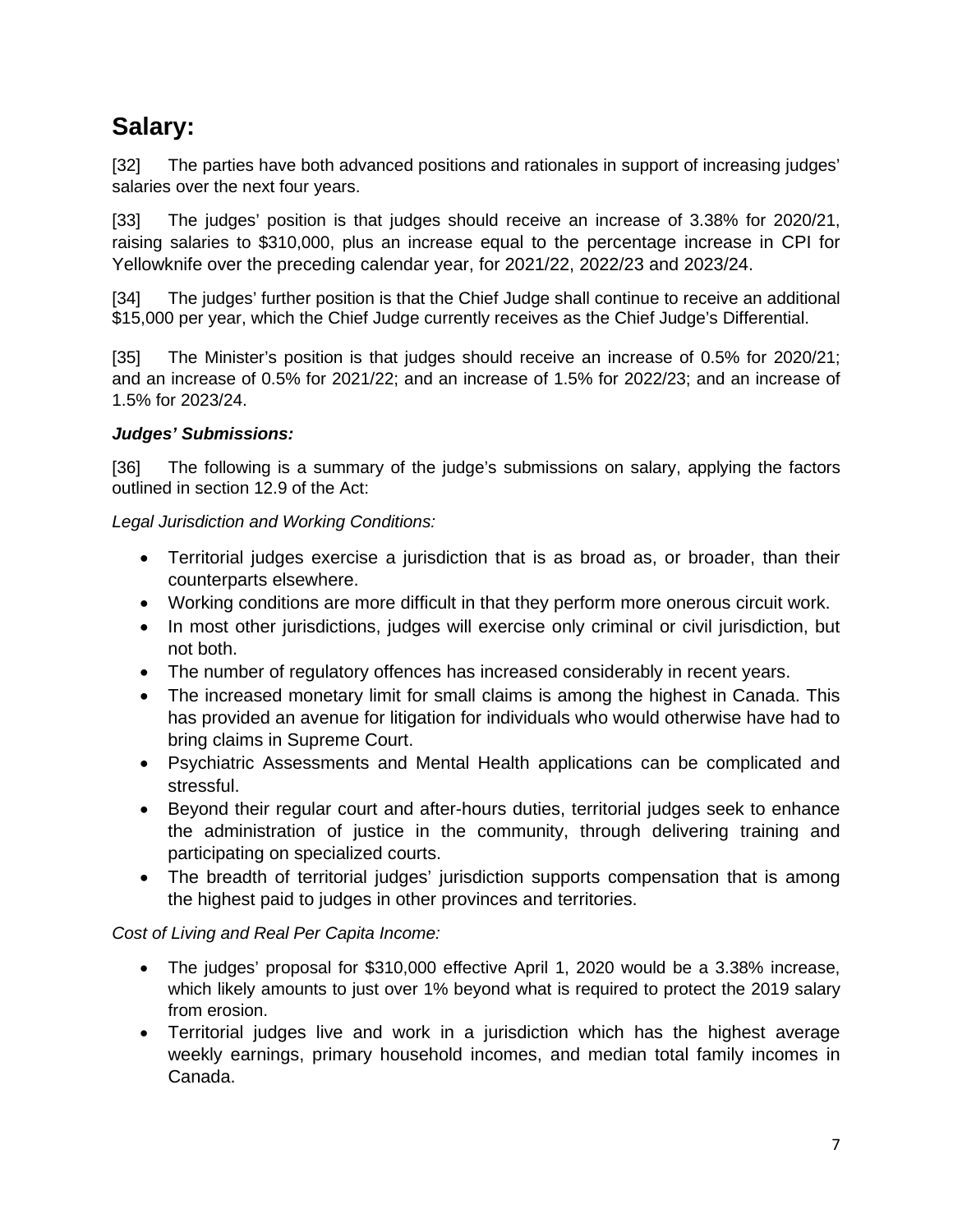- Further, it is predicted that primary household incomes will rise significantly in the Northwest Territories over the period at issue.
- According to the NWT Bureau of Statistics, Yellowknife's living cost differential for 2018 was 20 to 25% higher than that of Edmonton.
- The higher cost of living in the Northwest Territories must be considered in assessing how compensation paid to territorial judges should compare with that paid to counterparts in other jurisdictions.
- The various indicators showing the Northwest Territories as a leader in Canada in income measures supports the judges' proposal for increased compensation.

#### *Other Jurisdictions:*

- The uniqueness of the judicial role supports the approach of past Commissions, which have considered the comparison with compensation paid to judges in other jurisdictions to be of utmost importance.
- Past Commissions have consistently found that the Northwest Territories judges should be among the most highly paid of judges in the provincial and territorial jurisdictions across Canada.
- Since the 2001 Commission, comparisons have focussed on judges in Ontario, Alberta, Saskatchewan and Yukon.
- In Ontario, provincial court judges are entitled to salary increases each year based on the percentage increase in the Industrial Aggregate Index for Canada over the preceding twelve months (i.e., April 1 - March 31).
- Based on the recommendations of their last Commission, Ontario judges would be paid a salary equal to 95.27% of that amount, or \$326,993, in 2020/21.
- In Alberta, the government rejected the recommendation of the 2017 Commission and imposed a four-year salary freeze at the 2016 salary of \$293,991.
- The Alberta Provincial judges' Association plans to seek judicial review of the salary freeze.
- But for the salary freeze, and based on the recommendations of their last Commission, Alberta judges would be paid a salary equal to \$318,500, in 2020/21.
- The salaries for Yukon judges for the years commencing 2019/20 are currently unknown as the 2019 Yukon Commission's process has yet to occur but can reasonably be expected to increase.
- In Saskatchewan judges' salaries will increase in 2020 by an amount equal to the percentage increase in CPI plus 1%. If the CPI increase is 1.7%, the result would be a salary of \$312,284.

#### *Working Conditions:*

- Past Commissions have considered that working conditions of the judges are more onerous than those of their counterparts in the rest of Canada.
- While nearly all jurisdictions have circuit courts, territorial judges travel more often and to more remote communities, and often work longer hours.
- Territorial judges spend significantly more time on circuit than their counterparts in other jurisdictions, including judges in Yukon and Nunavut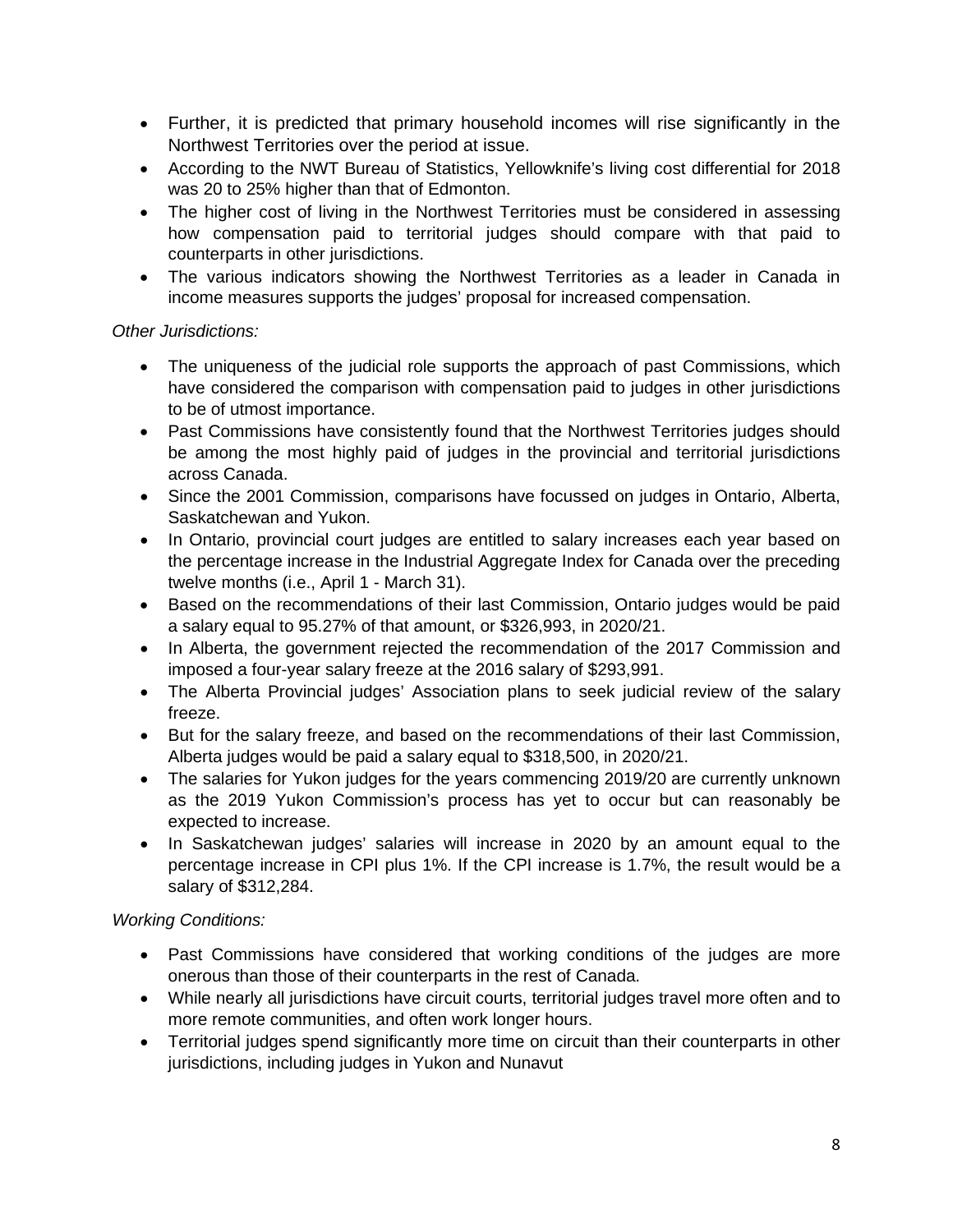- The greater severity of the crimes in the Northwest Territories results in a higher proportion of serious and complex criminal matters appearing in the Territorial Court, as compared with other jurisdictions.
- Bill C-75 is expected to have a significant impact on the work of provincial and territorial courts across Canada. Once it is fully implemented, the Bill will eliminate preliminary inquiries for all offences, except for those where there is a risk of life imprisonment.
- Bill C-75 will result in more trials in Territorial Court and will also likely result in more cases remaining in the Territorial Court.
- There are currently 39 active justices of the peace in the Northwest Territories. Justices of the peace assist territorial judges in several ways, but their authority and jurisdiction has been increasingly limited in recent years.
- Due to recent retirements, there is a junior and inexperienced roster of justices of the peace who require significant training. As a result, much of their work has been transferred to the Territorial Court, adding to judges' workloads.
- The Chief Judge, or another designated judge, spends considerable time overseeing training and meeting with justices of the peace.
- In addition to scheduled training sessions, the Chief Judge, or other designated judge, provides refresher courses to the clerks of the court and justices of the peace in their home communities.
- Judges' significant and difficult workload supports their requests for increased compensation.

#### *Economic Fairness:*

- The Commission should examine how judges' salaries compare with the salaries paid to judges in other jurisdictions considering the way in which the earnings of professionals and employees generally compare with the earnings of their counterparts in other jurisdictions.
- The high incomes and earnings of Northwest Territories residents, relative to residents of other jurisdictions, and the high average weekly earnings of Northwest Territories workers (relative to Alberta, Ontario and Yukon), support judges being paid a salary among the highest across Canada.
- In 2018, the incomes of professionals in the Northwest Territories were close to those of Ontario professionals, both of which were slightly behind the earnings of Alberta professionals but ahead of the Canadian average.
- Public administration earnings are higher in the Northwest Territories than in Ontario, Alberta, Saskatchewan and Yukon. They are also well in excess of the Canadian average.
- The various measures of compensation support the judges' request for compensation that is among the highest compensation paid to judges across the country.

#### *Economic Conditions:*

- This factor involves consideration of prevailing and predicted conditions in the territorial economy but does not consider the fiscal situation of the GNWT or its ability to pay.
- The Conference Board of Canada's predictions regarding the wrapping up of diamond mine production are not forecast to occur within the next four years, the period for which the Commission is making recommendations.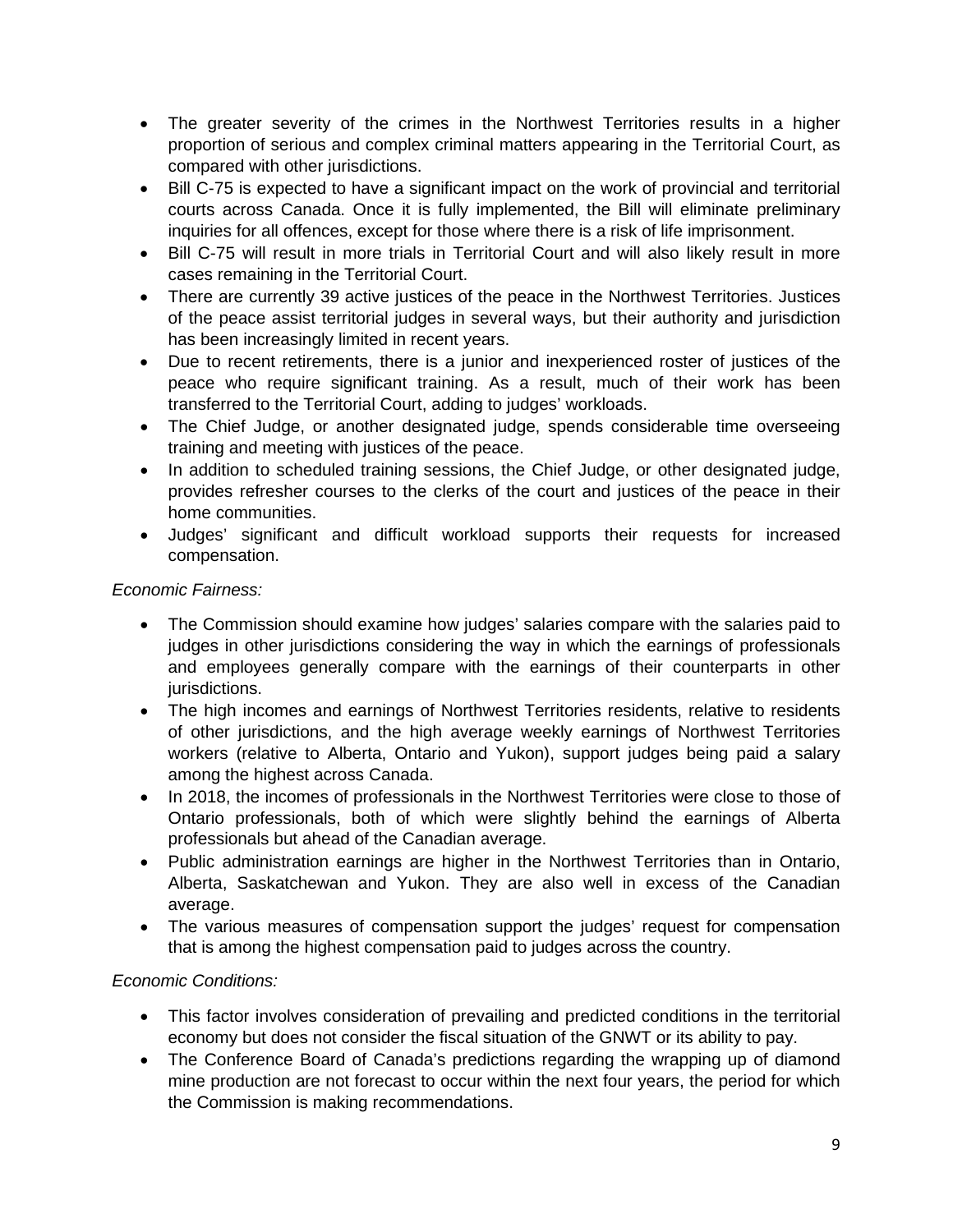#### *Minister's Submissions:*

[37] The following is a summary of the judge's submissions on salary, applying the factors outlined in section 12.9 of the *Territorial Court Act*:

*Nature and Extent of Jurisdiction:*

- Judges hear most criminal and regulatory matters in the Northwest Territories, as well as certain family law matters, mainly child protection matters and some applications for child support.
- Judges may also hear small claims matters of a limited dollar amount, although this is rare in practice.
- The jurisdiction exercised by the judges is theoretically and practically very similar to the jurisdiction exercised by other territorial and provincial judges across Canada.
- While individual judges are not able to specialize, this is likely true of most territorial and provincial judges in Canada.

#### *Adequacy of Salaries and Benefits:*

- Salaries and benefits provided to judges are adequate to maintain judicial independence. In each of 2017, 2018 and 2019, there was an increase equal to CPI on December 31 of the previous year, plus 1.5%.
- The resulting salaries, including a 2019/20 salary of nearly \$300,000, as well as the generous benefits package provided to judges, are adequate to ensure judges remain independent and free from financial pressures.
- The percentage growth in judges' salaries since 2000/01 has been higher than the percentage growth in the salaries of others paid from the public purse.

#### *Other jurisdictions:*

- Comparing the salaries and benefits of territorial and provincial court judges across Canada continues to be an inexact science.
- Legislation in many provinces provides that Commission recommendations can be rejected, which can result in litigation and uncertainty.
- In 2019/20, territorial judges are approximately the third to fifth highest paid provincial/territorial judges in Canada, with a salary of \$299,869.
- Judges are also provided with a Northern Allowance of \$3,700 per year in addition to salary.

#### *Working Conditions:*

- Certain aspects of judges' working conditions are challenging, and each successive panel of the Commission has viewed the judges' working conditions as a significant factor suggesting the judges should be among the highest paid in Canada.
- As a result, working conditions are reflected in the judges' current salary.
- The working conditions of the judges are no worse than in the past and have probably improved somewhat in recent years. Improvements in technology can only continue to improve working conditions.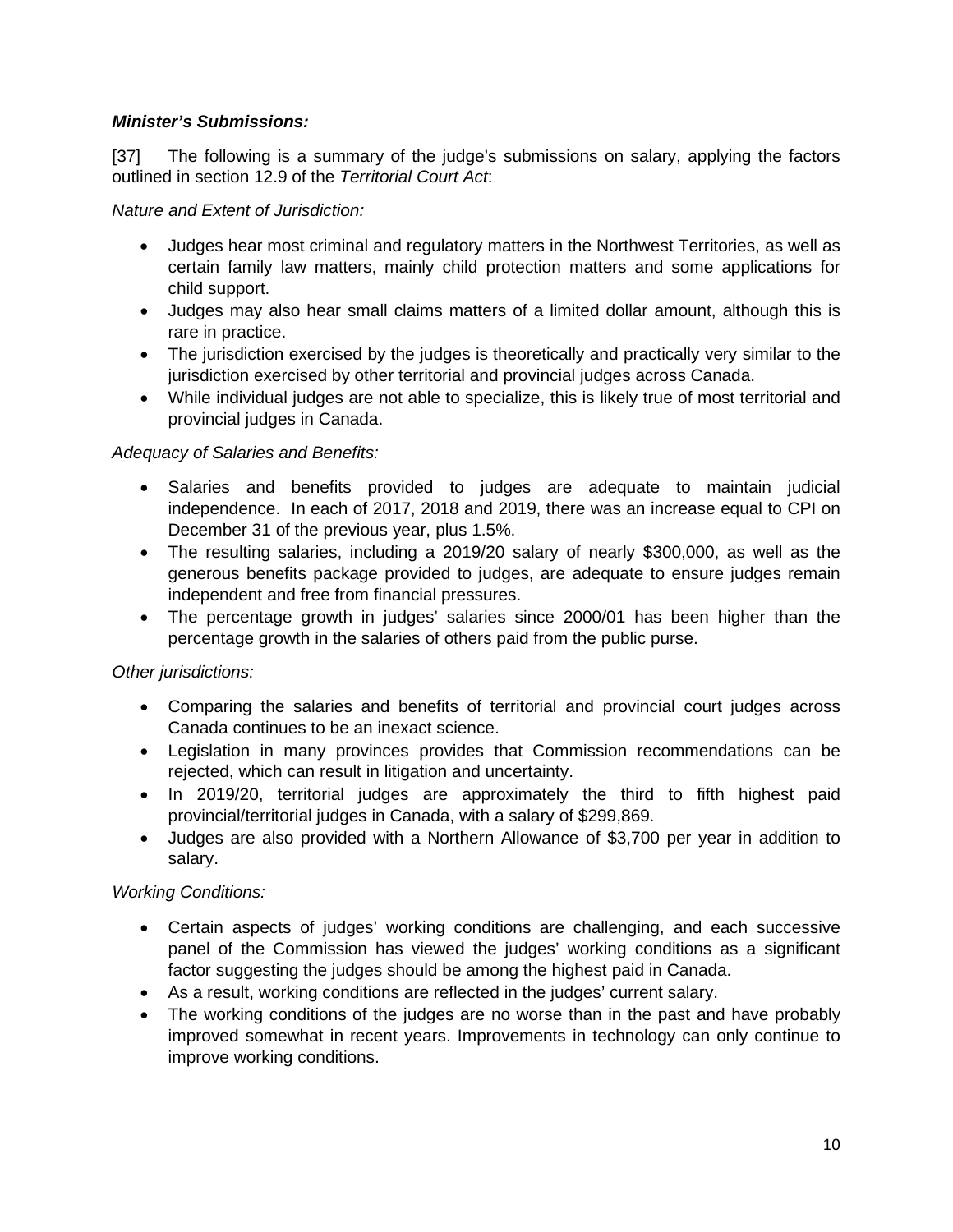#### *Economic Fairness:*

- The current composition of the Territorial Court is evidence of the economic fairness of the compensation the judges receive.
- Two of the four current judges were very well-respected and experienced lawyers who were appointed from the private bar.
- Two of the four current judges were very well-respected and experienced lawyers working in the public sector prior to their appointments.
- The most recent appointee was previously the Information and Privacy Commissioner of Newfoundland and Labrador, indicating vacant positions attract excellent candidates from across Canada.

#### *Economic Conditions:*

- Since the 2016 recommendations of the Commission, the Northwest Territories' economy has performed poorly, and the economic outlook has deteriorated.
- In the last two years, diamond prices have collapsed, reducing mining revenues through lower sale values and reduced royalties for the GNWT.
- Between 2014 and 2018, the government sector grew at an average annual compound rate of 1.7%.
- The territorial public administration sector itself increased 1.2% annually over that time.
- Between 2014 and 2018, total employment in the Northwest Territories has fallen by an average annual rate of 0.8%.
- The GNWT's fiscal situation is linked to the economy through population growth. With population growing more slowly than the national average, this will remain a drag on the calculation for the federal Territorial Formula Financing grant over the next four years.
- The economic outlook remains uncertain because of the Northwest Territories economy's dependence on the non-renewable resource industry for high paying jobs and local business opportunities.

[38] Based on the above assertions regarding the Northwest Territories economy, the Minister submits that judges should not be paid such salaries as to create the perception judges are exempt from shouldering the burden of difficult economic times.<sup>[10](#page-13-0)</sup>

<span id="page-13-0"></span><sup>&</sup>lt;sup>10</sup> Reply Submissions of the Minister of Justice of the Northwest Territories to the Judicial remuneration Commission, submitted December 20, 2019; citing Joint Book of Documents, Tab 12: *Reference Reference re Remuneration of Judges of The Provincial Court of Prince Edward Island*; *Reference re Independence and Impartiality of the Provincial Court of Prince Edward Island*; *R.* v. *Campbell*; *R.* v. *Ekmecic; R.* v. *Wickman; Manitoba Provincial Judges' Association* v. *Manitoba (Minister of Justice),* [1997] 3 S.C.R. 3 (PEI Reference), at para. 196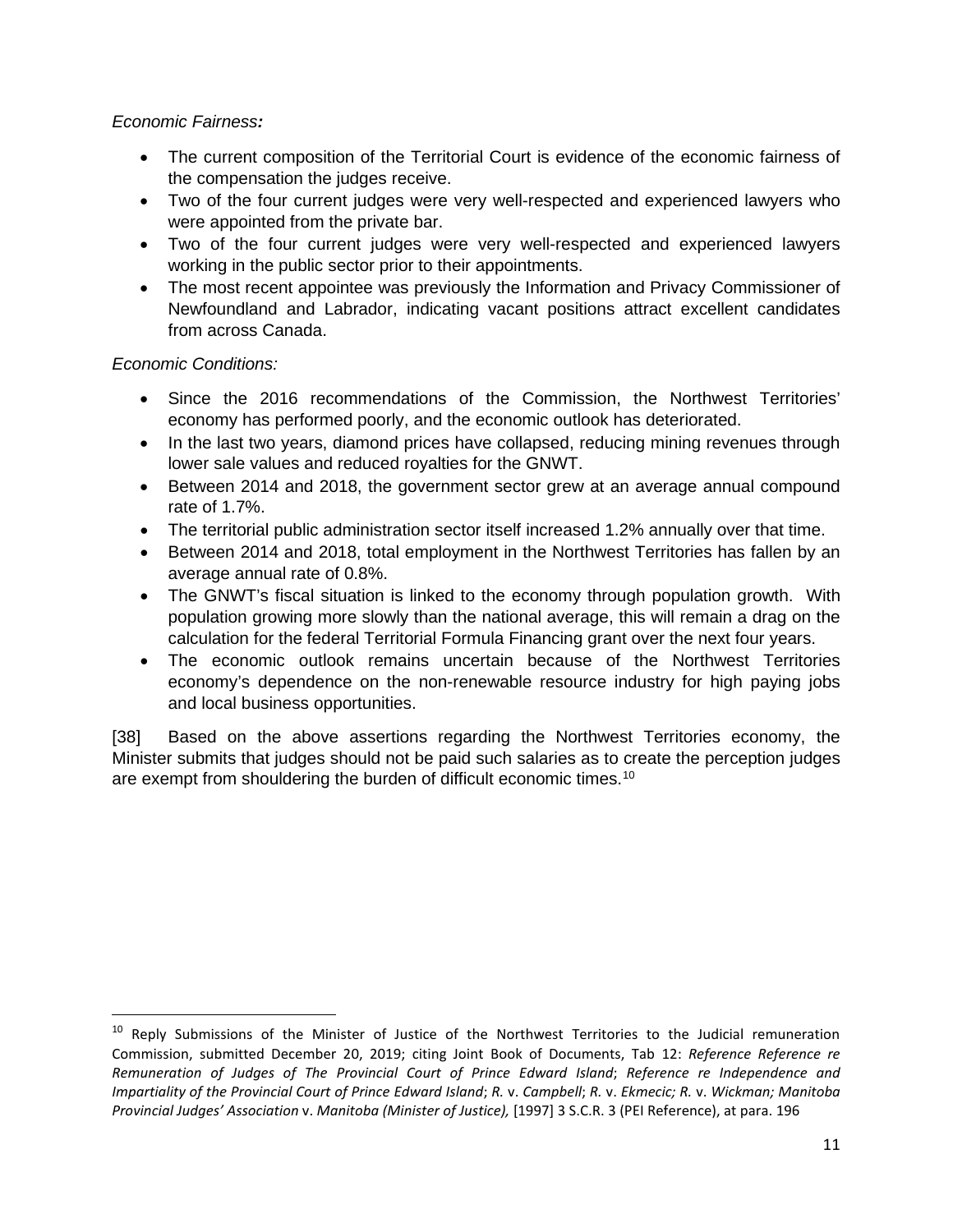### **Reasons for Decision – Salary:**

[39] In making its report and recommendations, the Commission is required to consider the factors outlined in section 12.9 of the *Territorial Court Act.* The Commission must make its own independent assessment of these factors, based on the evidence and argument presented.<sup>[11](#page-14-0)</sup>

[40] There is considerable common ground between the parties' submissions with respect to the factors in section 12.9. The Commission notes more similarities than differences in how the parties recommend the factors be evaluated. The overall picture is that judges' salaries should continue to be in the upper end compared to other jurisdictions and keep pace with cost of living increases.

#### *Nature and Extent of Jurisdiction:*

[41] The judges' jurisdiction encompasses a wide range of work, including criminal and quasi-criminal matters, youth matters, civil claims, family matters, child protection matters, *ex parte* applications and other duties, psychiatric assessments and mental health applications. Judges also participate in specialized courts, and work with justices of the peace.

[42] The skills required to work in all these areas goes beyond hearing cases in court. Judges must also be able to act as mediators of civil claims, serve as trainers for justices of the peace, and engage alternative approaches in Wellness Court and Drug Treatment Court. These are offered as just some examples of functions which go beyond the already challenging role of adjudicating cases in court. Judges must be highly skilled, and highly adaptable to fulfill the responsibilities required of them.

[43] There appears to be some question as to the volume of small claims matters judges hear, and how many of these are resolved through mediation as opposed to trial. There also appears to be some question as to the extent to which judges elsewhere can more readily specialize. The Commission cannot resolve these contested matters without more concrete evidence.

[44] It is not, however, necessary to resolve these disputed points with precision. The work is all judicial or related work. Regardless of how the workload is itemized, the evidence is that territorial judges exercise broad, varied and extensive jurisdiction. As a result, this factor supports continuing to pay judges in the upper range compared with other jurisdictions. The conclusion remains, notwithstanding variations that may exist from jurisdiction to jurisdiction.

#### *Adequacy in Relation to Cost of Living:*

[45] The Commission accepts that judges' salaries should adjusted along with cost of living increases, as a means of ensuring judges' incomes remain appropriate to maintaining judicial independence.

[46] The CPI provides a metric that allows salary increases to be aligned with statistically established cost of living increases. Both the judges and the Minister seem to agree in principle to some form of annual increase based on CPI. The judges have asked the Commission to

<span id="page-14-0"></span><sup>11</sup> Joint Book of Authorities, Tab 13: *Provincial Court Judges' Association of New Brunswick* v. *New Brunswick (Minister of Justice)*; *Ontario Judges' Assn.* v. *Ontario (Management Board)*; *Bodner* v. *Alberta*; *Conférence des juges du Québec* v. *Québec (Attorney General)*; *Minc* v. *Quebec (Attorney General)*, [2005] 2 S.C.R. 286, at para. 15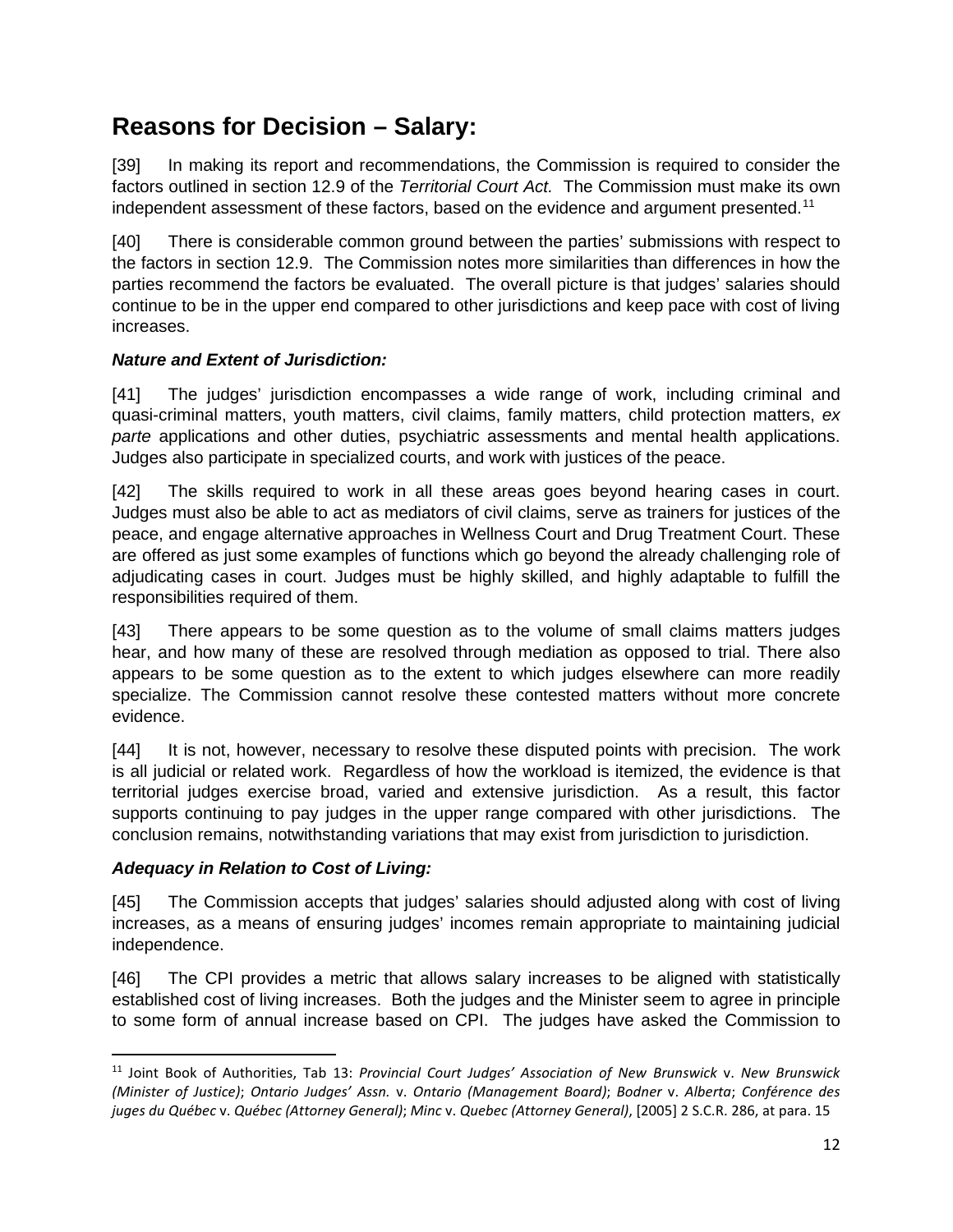recommend a fixed increase of 3.38% for 2020/21, higher than the forecast CPI increase for the year. The Minister has recommended fixed increases for each of next four years which are lower than CPI increases for the year. This is where the parties' positions diverge in applying the principle of cost of living increase.

[47] The Conference Board of Canada forecasts offer predictions on what cost of living will do over the next four years. For the purposes of maintaining salaries, the forecast figures are not as accurate as actual CPI information made available from Statistics Canada each year. All other factors being equal, the easiest way to maintain judges' salaries would be to adjust salaries each year based on actual CPI increases.

[48] The 2016 Commission applied this methodology to the second, third and fourth years of its mandate. It recommended that, commencing on April 1<sup>st</sup> of each year, from 2017 to 2019 inclusive, judges' salaries would be increased by an amount equal to the CPI for Yellowknife calculated by Statistics Canada for the preceding year ending December 31<sup>st</sup> (plus an additional 1.5 percentage points).<sup>12</sup>

[49] The parties agree that, if this Commission is to apply the same approach, the Commission should be specific in recommending that increases be based on the average CPI for the preceding year, to avoid any confusion that it is to be based on a specific date at the year's end. The Commission accepts this submission. If adjustments are tied to the CPI increases, the average increase over the preceding year offers a more appropriate metric than the CPI on a fixed date.<sup>13</sup>

[50] The Commission is not satisfied, on this factor, of the need to constrain judge's salaries to increases less than predicted CPI increases, as proposed by the Minister. Judges' salaries may have increased more than those of public servants since 2000, but this is not particularly determinative. Public servants' incomes are only one comparator to establish adequacy relative to others in the same community. Furthermore, the Commission's task is prospective. The Minister has not established any rationale for limiting future increases based on increases granted over the past 10 years.

[51] Percentage increases established through binding mediation, used to conclude collective bargaining between the GNWT with the Union of Northern Workers, are likewise not determinative. The Commission heard that Mediator Ready established increases of 0% for 2016, 0% for 2017, 1.6% for 2018, 2.3% for 2019 and 2.5% for 2020,<sup>[14](#page-15-2)</sup> In setting those percentages, the mediator was presumably looking at factors more directly tied to government finances, and unrelated to considerations of judicial independence. The Commission has no indication of how cost of living or changes in real per capita income factored into his deliberations.

[52] The Commission is likewise not satisfied, on this factor, of need to increase judges' salaries above predicted CPI increases in 2020/21, as proposed by the judges. The information offered, in terms of Yellowknife's cost of living differential for 2018, shows that costs are higher than in Edmonton. Median family incomes in the Northwest Territories are also high and

<span id="page-15-0"></span><sup>12</sup> Joint Book of Documents, Tab 9: 2016 Report of the Northwest Territories Judicial Remuneration Commission

<span id="page-15-1"></span><sup>&</sup>lt;sup>13</sup> Transcript of Hearing held January 13, 2020, at p. 22, ll. 5-24 and p. 41, ll. 5-14

<span id="page-15-2"></span><sup>14</sup> Transcript of Hearing held January 13, 2020, at p. 95, ll. 22-27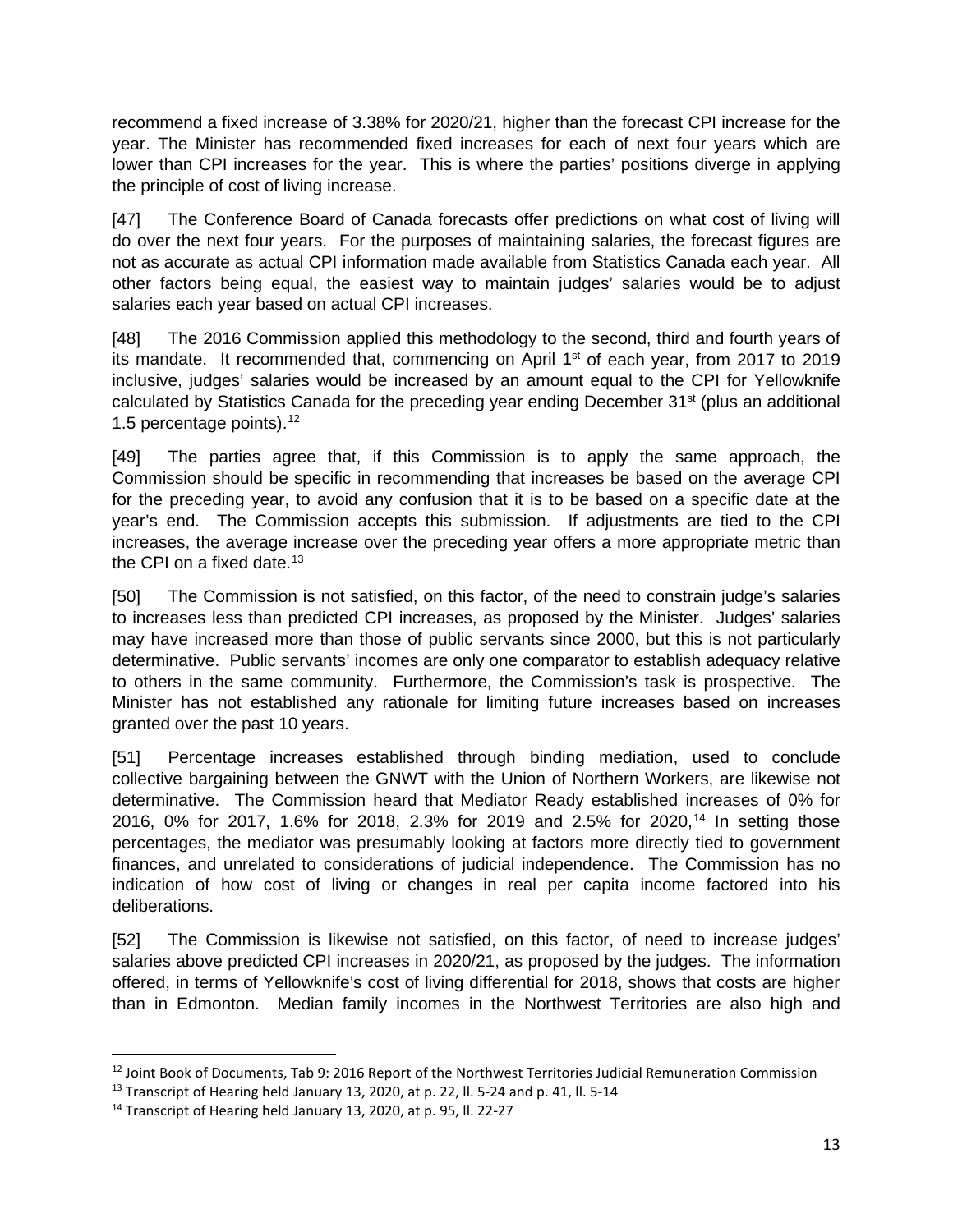predicted to increase in the next four years. These realities support judges being paid in the upper end, but they are not novel or determinative considerations for 2020/21.

[53] It has not been established that judges' relative earnings would be eroded unless they received a 3.38% increase in 2020/21. While relative earnings are one consideration, relative unemployment rates are another consideration and it has not been established the Northwest Territories compares as favourably on that score. In addition, the Commission does not have information as to the relative cost of living where other judges in the upper salary quartile reside, including larger cities like Calgary or Toronto. In summary, the Commission has not been provided with a rationale to conclude judges' relative earnings would be eroded unless they receive a 3.38% increase in 2020/21.

#### *Other jurisdictions:*

[54] The Commission has considered judges' salaries in other jurisdictions which continue to provide useful comparators for the upper end of salaries for provincial and territorial judges. The information available to the Commission does not extend for the next four years, and there is uncertainty especially with respect to Alberta.

[55] In Ontario, provincial court judges are receiving higher salaries in 2019/20 than territorial judges in the Northwest Territories. It is difficult to predict what will happen with salaries in Ontario, since they are based on a percentage of salaries for federally appointed judges.

[56] In Yukon, territorial judges are receiving lower salaries in 2019/20 than territorial judges in the Northwest Territories. Again, it is unknown what Yukon's Commission will recommend, and what the government will pay, over the next four years.

[57] In Alberta, provincial court judges could be receiving more or less than territorial judges in the Northwest Territories. It depends on whether the Alberta Government's freeze on judicial salaries remains in effect, or if it is successfully challenged on judicial review. As of the time of this report, the Commission had no further information as to whether a judicial review was proceeding.

[58] In Saskatchewan, provincial court judges will receive 3% increases in 2020/21 and 2021/22. This will result in salaries greater than those of territorial judges in the Northwest Territories, regardless of whether the Commission recommends the judges' full request or something less. The Minister's request would result in salaries far below judges' salaries in Saskatchewan.

[59] Based on these comparisons, straight CPI increases would maintain Northwest Territories' judges in the top quartile for salary, possibly quite comfortably in the top quartile depending on what happens in Alberta. Larger increases could push judges' salaries significantly higher in relative terms, given the unknowns in many of the higher paying jurisdictions.

#### *Working Conditions:*

[60] The Territorial Court conducts circuit courts across an expansive and remote territory, a feature which has characterized the Territorial Court throughout its history. The challenges of circuit work, including improvised facilities and cold temperatures, warrants higher than average salaries for territorial judges.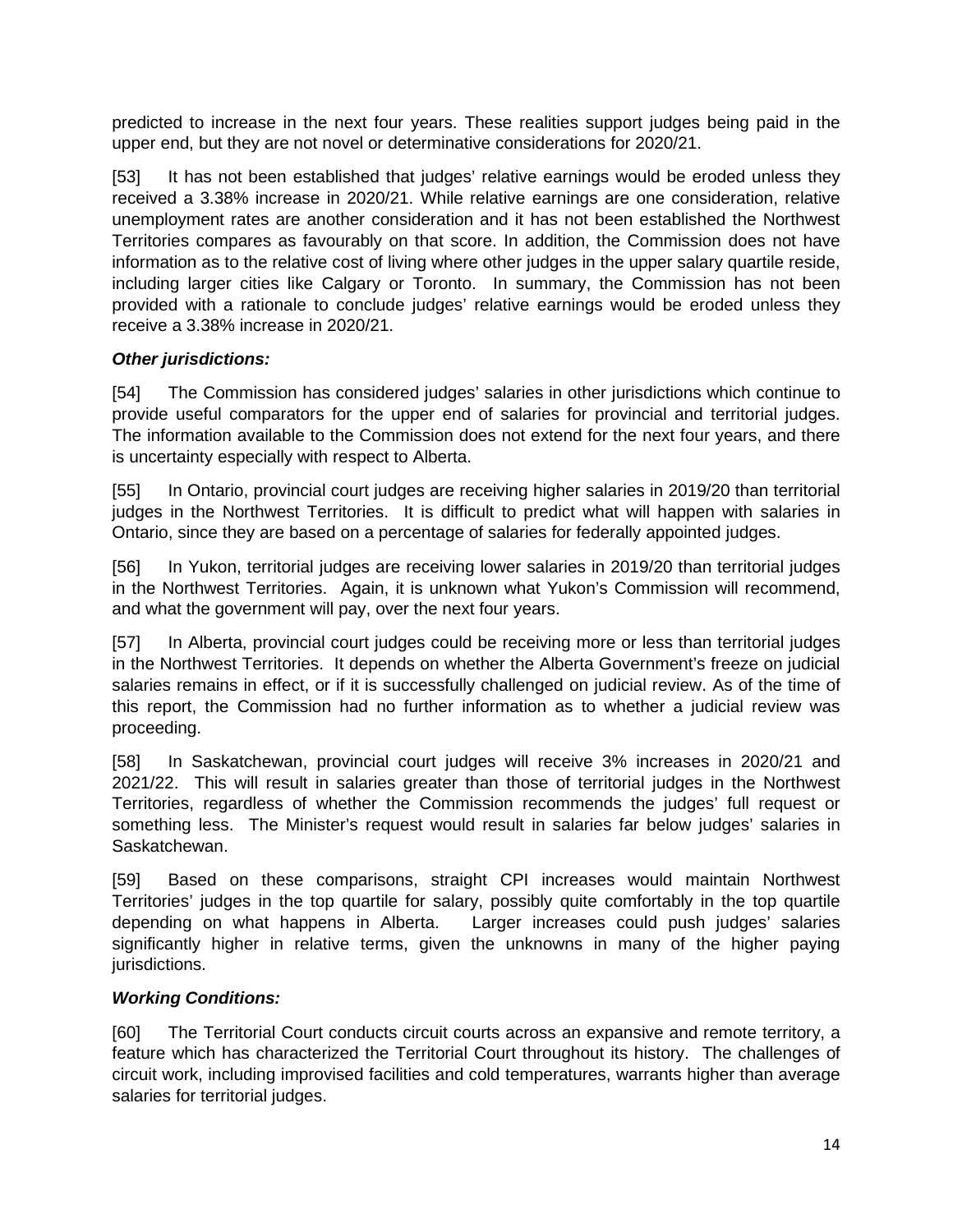[61] There is some consensus that working conditions have improved to an extent, through the increased use of chartered flights, for example, as well as through increased accessibility to technology including telephone and video conferencing.[15](#page-17-0)

[62] There is no indication judges' working conditions, which have always been difficult in the Northwest Territories, have gotten markedly worse. If they have improved to some degree, recent improvements still have not changed the most fundamental realities of delivering justice in the communities where events occurred. All the territorial judges participate in maintaining the circuit schedule, which means long hours and isolation on top of weather and ever-changing logistical challenges.

[63] The impact of changes to workload, on working conditions, is more challenging to assess. The Commission does not have much information, for example, to assess how much Bill C-75 will affect working conditions. If judges are required to hear more trials, the volume of work may increase, but the work is judicial in nature as with other work in the courtroom setting.

[64] Likewise, if judges are required to devote time to training and mentoring justices of the peace, which may take away from courtroom work, without necessarily subjecting judges to better or worse conditions.

[65] Working conditions has always been a factor supporting higher salaries for Northwest Territories. It continues to be so. Territorial judges have a wide and varied jurisdiction, which requires adaptability to physical changes, legislative changes, and occasional workload realignments. Much of what they do is conducted outside the capital of Yellowknife, with varying types and degrees of challenges.

#### *Economic Fairness:*

[66] The judges present economic fairness in terms of ensuring territorial judges have salaries competitive relative to those of judges and other professionals in other jurisdictions. As outlined above, territorial judges have salaries in the upper end of incomes of provincial and territorial judges.

[67] The above-average incomes of professionals in the Northwest Territories, close to those of Ontario professionals and slightly behind those of Alberta professionals, supports maintaining judges in the upper quartile of judicial earnings. Jurisdictions with professional incomes above the Canadian average remain relevant as comparator jurisdictions.

[68] The Commission accepts that judicial incomes should generally continue to exceed those of public service. In the Northwest Territories, public sector earnings may exceed those in Ontario, Alberta, Saskatchewan and Yukon, but this is again not a unique circumstance warranting an adjustment above CPI in 2020/21. There is no indication of public sector earnings on a trajectory that needs to be matched to ensure economic fairness to judges.

[69] The Minister points to the quality of judicial appointees, from both public and private sectors, as evidence of economic fairness in judicial remuneration to date. The ability to attract good candidates, as well as the relatively young retirement ages of territorial judges, indicates compensation to date has been fair and adequate. Adjustments based on CPI increases will ensure this continues for the next four years.

<span id="page-17-0"></span><sup>&</sup>lt;sup>15</sup> Transcript of Hearing held January 13, 2020, at p. 18, ll. 18-26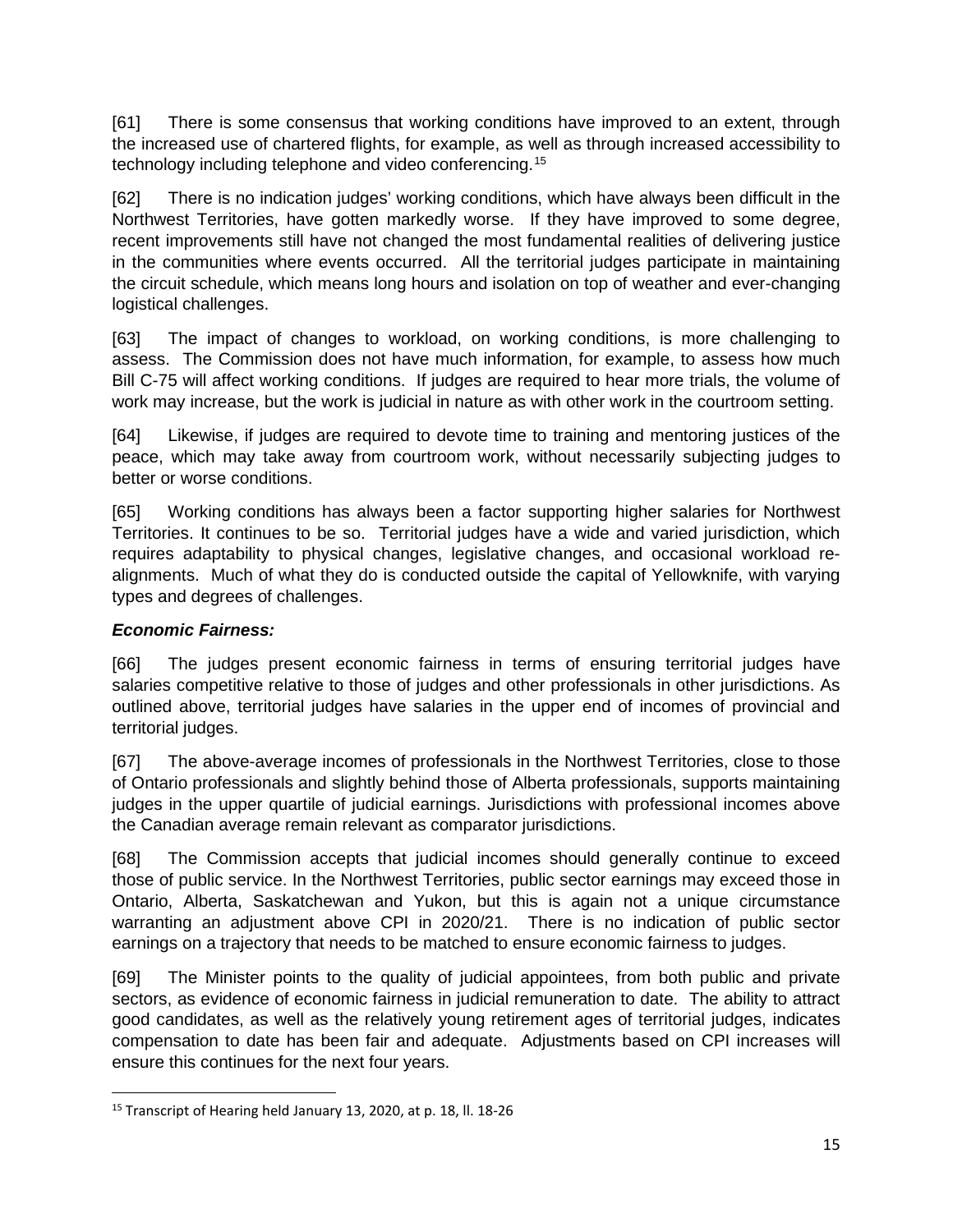#### *Economic Conditions:*

[70] The Conference Board of Canada predicts the diamond mining industry will be wrapping up operations in the Northwest Territories starting, around 2025 and continuing into the 2030's. This is beyond the four-year period for which the Commission is tasked with making recommendations for judges' salaries to 2024. It is therefore too early to conclude judicial incomes should be reduced in relation to forecast changes in CPI.

[71] At this point, the influence of economic conditions has not been reflected in reductions to the public service, or cost-saving measures such as freezes on senior management salaries. It is therefore too early to conclude judges should have to share the burden of difficult economic times, as suggested by the Minister.

[72] The effect of anticipated economic events on the Northwest Territories' population, and the effect of population on government revenues, remain speculative at this point. The negative predictions outlined in the Conference Board of Canada report are subject to possible offset by increases in mining or other activity.

[73] The Commission's mandate is to recommend judges' salaries for the next four years, and to this end forecasts and predictions which extend beyond four years are less relevant than evidence regarding the more immediate economic timeframe. Conditions which prevailed at the time of the Commission's proceedings support judges receiving incomes consistent with those at the top or public and private sector incomes.

#### *Any Other Factors:*

[74] The Commission has considered the need to support judicial independence, in applying all other factors.

[75] Judges should be secure with respect to salary, and this includes security from unjustified erosion of salary. The Northwest Territories is not yet in economic circumstances where there is a burden of hard times which judges must share.

[76] The Territorial Court has attracted quality candidates in the past, and in order to continue doing so, salaries should be maintained at a high level with appropriate adjustments reflective of changes to CPI.

#### *Conclusions:*

[77] The Commission accepts that territorial judges' salaries should be in the top quartile nationally, but not necessarily at the top of the quartile*.* Based on the consideration of factors outlined above, this can be achieved through adjustments reflecting CPI increases for each of the next four years. In addition, it is reasonable to protect territorial judges' salaries from reduction in the event CPI decreases in coming years, since it cannot be assumed CPI changes will at all times be positive.

[78] There is no need for an additional increase in the first year, as the judges propose, since there is no increase required to raise salaries from a lower quartile to the top. There is likewise no supportable rationale for recommending increases less than CPI, as the Minister has proposed. This would have the effect of eroding judges' real earnings over the next four years.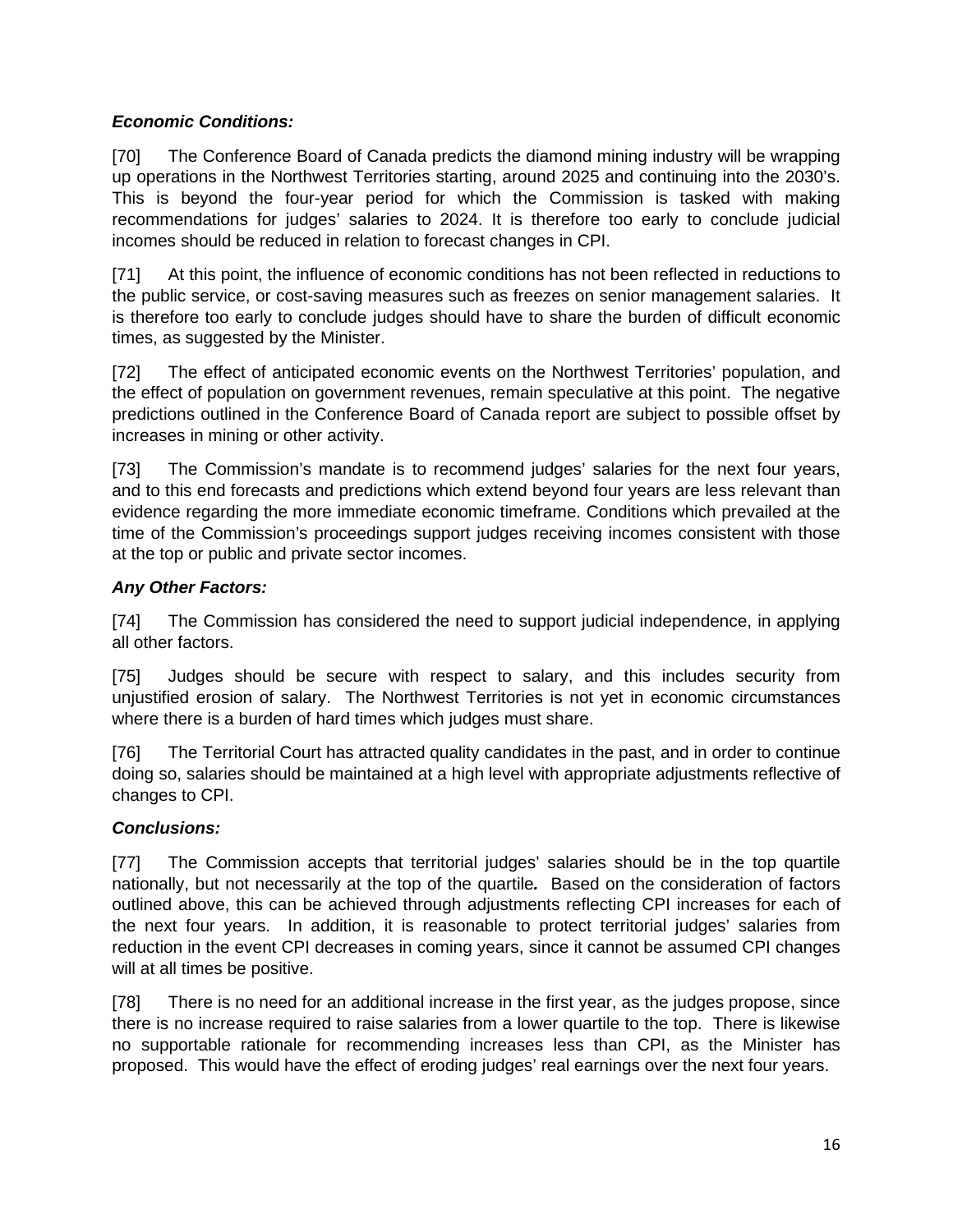[79] The Commission recommends that territorial judges receive an adjustment equal to the average percentage increase in CPI for Yellowknife over the preceding calendar year, ending December 31, for each of 2020/21, 2021/22, 2022/23, and 2023/24.

[80] The Commission recommends, as a means of protecting salaries from erosion, that territorial judges' average percentage adjustments be no less than zero, in the event of negative average percentage changes in CPI for Yellowknife over the preceding calendar year, ending December 31, for any of 2020/21, 2021/22, 2022/23 or 2023/24.

[81] The Chief Judge receives an additional differential of \$15,000 per year, and as there is no request for an increase and no suggestion the Minister plans to withdraw this component, a recommendation to continue the differential would be redundant.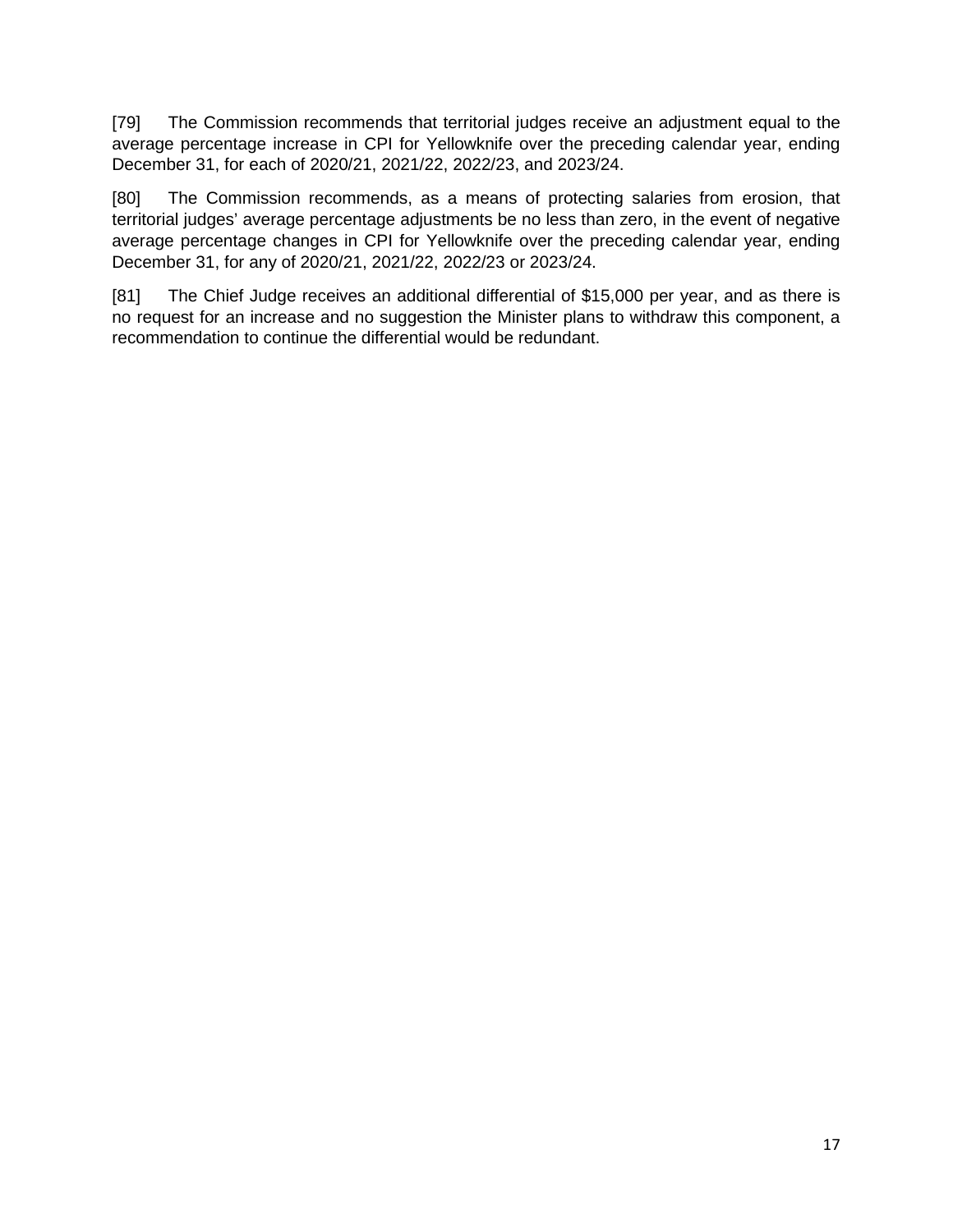## **Long Term Disability (LTD):**

[82] The issue presented to the Commission on LTD is whether to recommend the extension of LTD benefits to the age at which judges are normally obliged to start receiving pension.

[83] The background information relevant to this issue is as follows:

- The GNWT insures for long-term disability benefits for each judge through Great-West Life (now Canada Life).
- Long-term disability benefits are also provided for under the judges' Supplemental Pension Plan Regulations.
- According to this regulation, disabled judges receive a monthly benefit equal to 70% of a judges' salary but must retire and commence receipt of pension at age 65. A disabled judge must retire at age 65.
- In 2005, section 11 of the *Territorial Court Act* was amended to provide that judges must cease holding office at age 75, up from age 65, unless they resign earlier voluntarily.
- Nonetheless, the judges' Supplemental Pension Plan Regulations provide that judges accrue pension only to age 69 and receipt of pension must commence in the month after the judge reaches age 69.
- There have not been any territorial judges who have gone on LTD.
- The Commission received information that seven judges have retired from the Territorial Court, with retirement ages ranging from 57 to 66, with one judge having retired over the age of 65.

[84] In summary, judges must no longer retire at age 65. If they continue to work until they are required to start receiving pension, a month after reaching age 69, there is currently no LTD coverage for the period between ages 65 and 69.

#### *Judges' Submissions:*

[85] The following is a summary of the judge's submissions in support of extending LTD to age 69:

- LTD benefits should be provided up to age 69, the age for mandatory receipt of pension under section 3(1) of the judges' Supplemental Pension Plan Regulations.
- This would give all judges on the bench the same opportunity to accrue judicial service up to age 69.
- The current provisions create a disadvantage for a judge who suffers an illness or significant injury as he or she approaches age 65.
- The judge may have had no intention of retiring and could recover from the disabling condition after reaching age 65 and be able to return to work up to age 75.
- But for being disabled at the time they reach age 65, the judge would have accrued further pensionable service up to age 69.
- Because the judge happens to be on disability at the time the judge reaches age 65, the judge is obliged to retire for pension purposes and commence receipt of pension.
- The extension of the availability of long-term disability benefits to age 69 would ensure equality of treatment for all judges regardless of disability.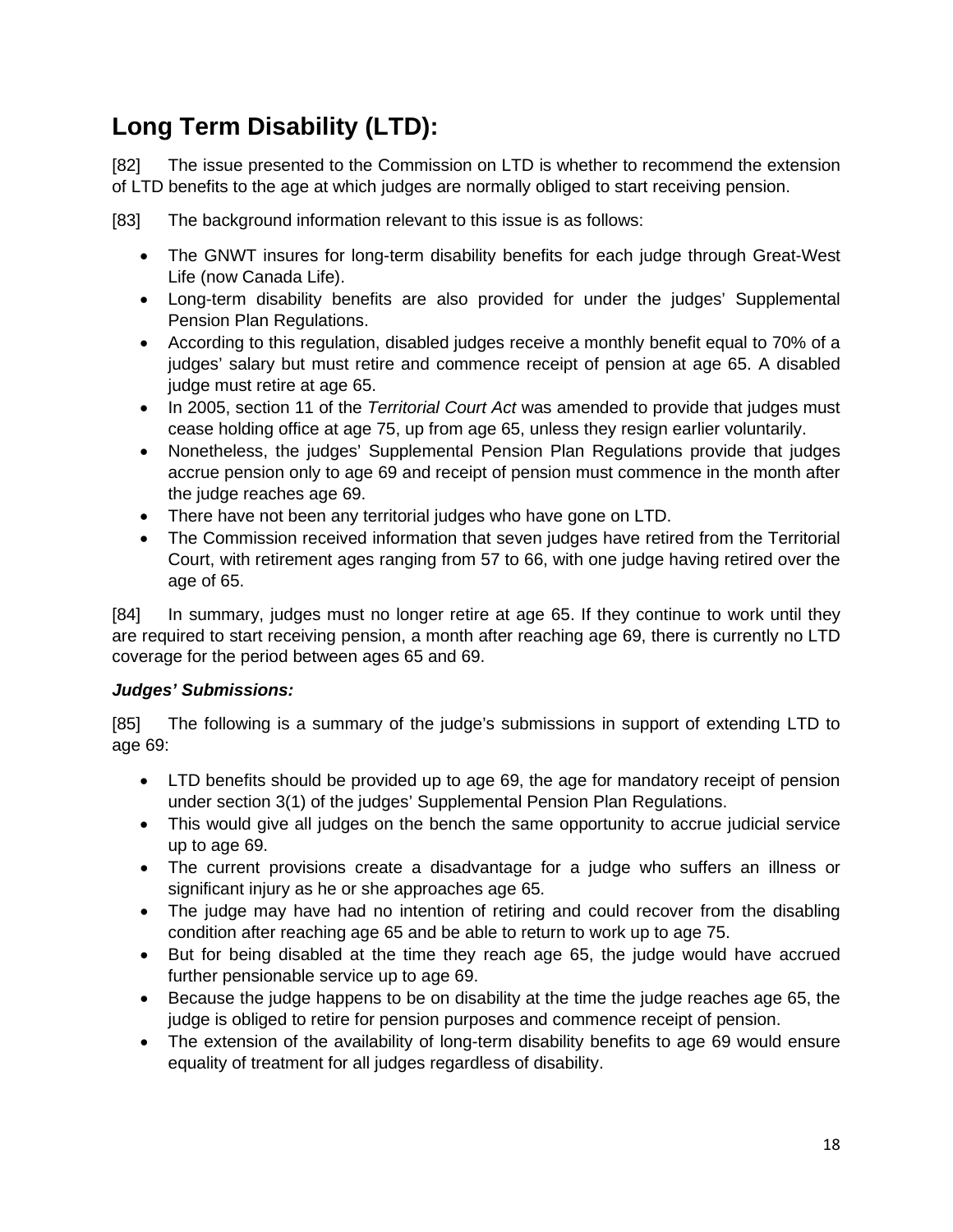- In Yukon, LTD benefits are available until age 65, retirement, resignation or death, with a mandatory retirement age of 75. This availability of LTD benefits is the same as in the Northwest Territories.
- In Saskatchewan, LTD benefits are available until 65, retirement, resignation or death. The mandatory retirement age is 65, with one-year extensions available to age 70.
- In British Columbia, Alberta and Ontario LTD benefits are available until the earlier of retirement, resignation or death. Retirement age varies from province to province.
- In Newfoundland and Labrador, the 2017-2021 Newfoundland and Labrador Salary and Benefits Tribunal recommended that long-term disability benefits should be available until retirement. The Government had not responded to the recommendation as of the date of submissions.

#### *Minister's Submissions:*

[86] The following is a summary of the Minister's submissions in support of maintaining the status quo:

- There is nothing inherently illogical or offensive about the current recommendation and regulations requiring a judge on LTD to retire at age 65.
- The change requested by the judges would increase the GNWT's risk exposure stemming from the limited insurance policies it can obtain for the judges.
- The LTD benefit for judges that is currently in place costs the GNWT money but, more importantly, exposes the GNWT to considerable risk.
- Because the judges are a very small group, the GNWT is not able to insure them for LTD as a group. Instead, the GNWT must try to obtain individual policies for each judge to defray its LTD risk.
- These policies have limitations, and any portion of the LTD benefit that is not covered by the insurance policy is self-insured by the GNWT. If a judge does not qualify for an individual policy, the GNWT is required to assume 100% of the LTD risk.
- The change requested by the judges could result in a judge being on LTD for a further four years, all the while accumulating pensionable service and being paid 70% of his or her salary.
- At the 2019/20 salary, this would result in an additional cost of \$840,000, which does not include the pension contributions and top-ups and other expenses that would result from four further years of LTD.
- The changes the judges have requested would also introduce considerable extra uncertainty to important planning decisions.
- In the event this situation arises, there will be important questions to be answered, for example:
	- o Is the judge on LTD likely to return?
	- o Should another judge be appointed to the bench?
	- o What happens if the judge on LTD wants to return to active service if a new judge has been appointed?
- While these questions could arise under the present regime, the eligibility for an additional four years of LTD adds further risk and uncertainty.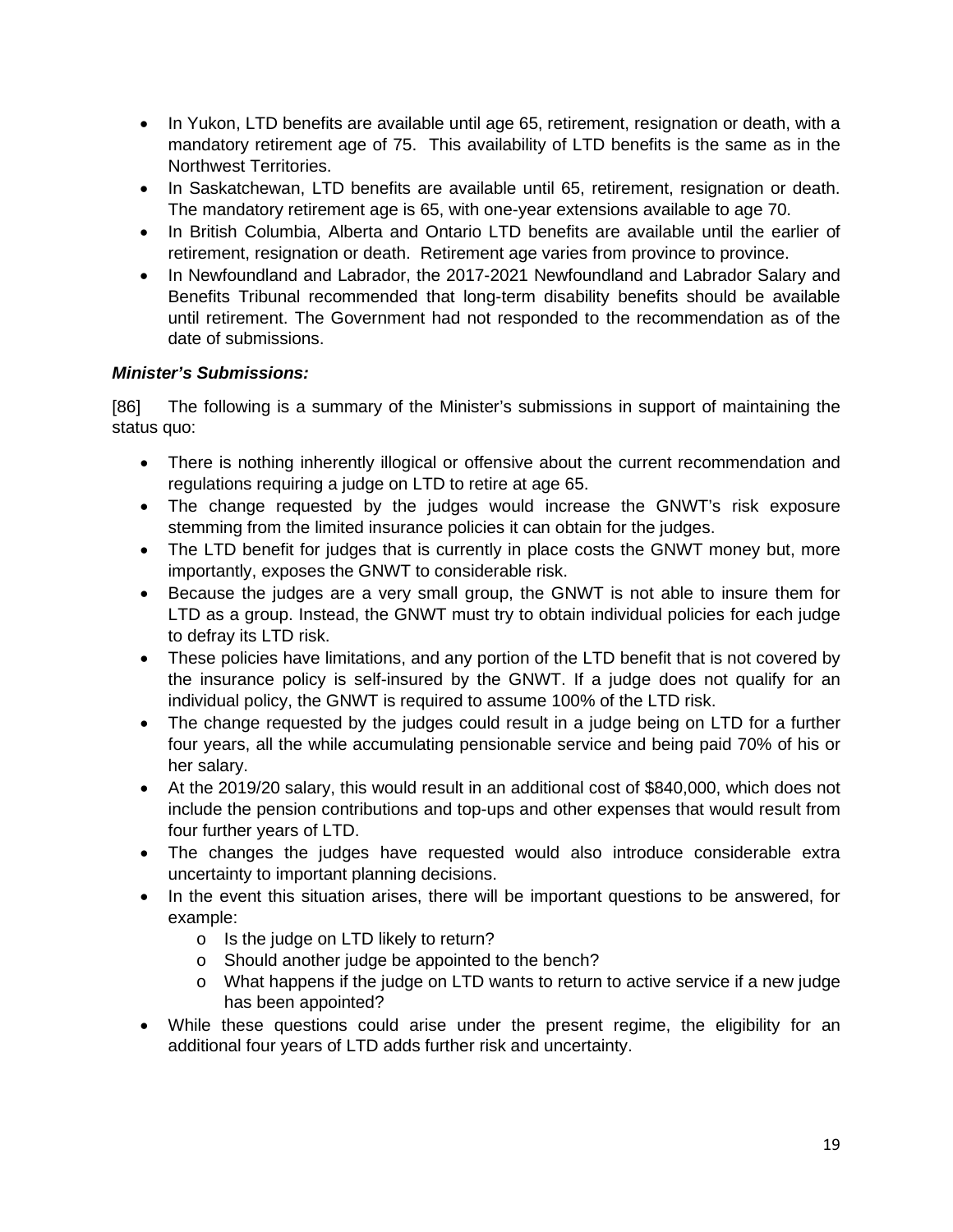### **Reasons for Decision – Long Term Disability (LTD):**

[87] In determining this issue, the Commission is again required to consider the factors outlined in section 12.9 of the *Territorial Court Act.* The Commission must make its own independent assessment of these factors, based on the evidence and argument presented.

[88] The Commission accepts the fundamental premise that LTD benefits should be made available to judges for as long as they are eligible to work before receiving pension. The judges' proposal makes sense as a housekeeping measure to parallel benefits with the working tenure of judges, which was extended from 65 to 75 with amendments to section 11 of the *Territorial Court Act* in 2005.

[89] There may be a risk of increased costs associated with this proposal, but the Minister has not established those risks are cost prohibitive. The history of the territorial judges indicates that LTD has not been used, and that judges have typically retired earlier than 65. The risk of judges going on LTD for extended periods is not something that past circumstances suggests is highly probable.

[90] The risks identified by the Minister are also not contingent on LTD benefits being extended to age 69. There is already a risk that the GNWT will be liable for high self-insured costs if any of the current judges were to go on disability. This is an inevitable function of the small size of bench, and the GNWT may have to bear that risk if it is unable to obtain group policies. The Minister has not established that increasing eligibility from 65 to 69 will greatly increase this risk.

[91] Finally, the Minister has depicted a worst-case scenario to provide an example of the risks associated with a judge going on LTD for an extended period. While a return to work may not always be feasible for a judge on LTD, there are many scenarios where there may be opportunities for resumption of duties, with or without modified work arrangements. The GNWT's risk is also mitigated by the small size of the bench, since the number of potential claims is limited.

[92] The Commission does not propose to speculate on the effect of a judge taking LTD on the need for judicial appointments. There are many variables which will go into determining how many judges the Territorial Court needs, and need will vary from time to time depending on caseloads and other factors. The Territorial Court already manages workload through use of regular and deputy judges. Scenarios involving a judge going on LTD can be managed as circumstances present themselves.

#### *Conclusion:*

[93] The Commission supports making LTD benefits available to judges up to the age at which they start receiving pension, as opposed to ceasing at age 65. This will achieve consistency in pay and benefits for all judges of working age who have not yet attained the age of receiving mandatory pension.

[94] The Commission recommends that, effective April 1, 2020, long-term disability benefits should be made available to judges until the earlier of resignation, death, or attaining the age for mandatory receipt of pension, at age 69.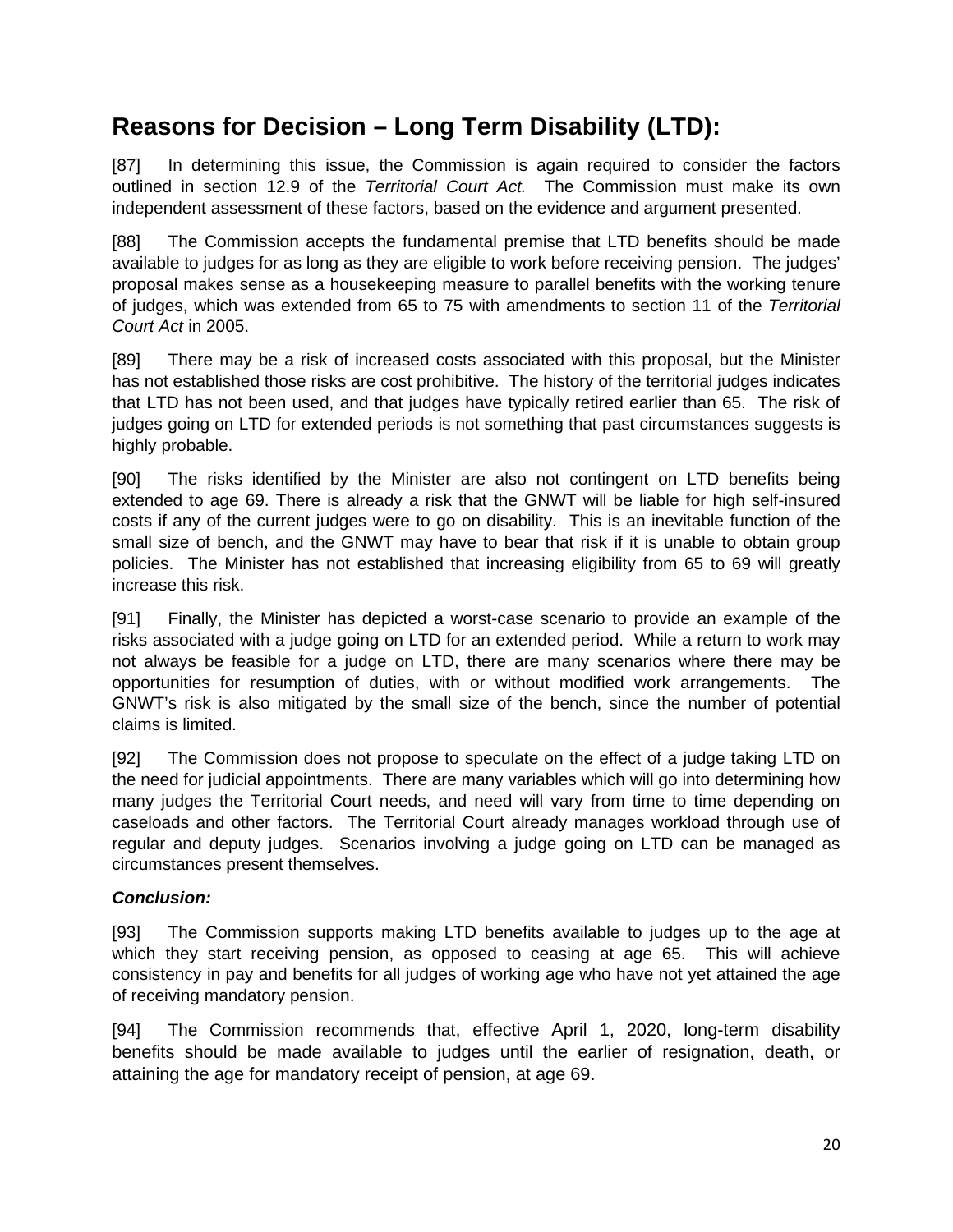### **Continuing Professional Development (CPD):**

[95] The Minister introduced the issue of addressing CPD, by requesting the Commission recommend either a professional development allowance for each judge, or a global fund for the Territorial Court as a whole.

[96] At the public hearing on January 13, 2020, the Minister clarified that its proposal is intended to encompass French language training which judges have been regularly receiving over the years. The Commission requested information as to actual amounts spent on judges' CPD, including French language training. The parties were given an opportunity to address this information through further written submissions.

[97] The judges maintain there should be no monetary limit on CPD, but they are not opposed to establishing parameters around the number of training opportunities that should be funded. With respect to French language training, the judges have proposed the GNWT fund specific programs plus private tutoring sessions for judges.

[98] In response to the Commission's request during the hearing, the Minister provided a table indicating judges' CPD actual expenses since 2010/11. The table indicates that expenses for French language training and travel have exceeded expenses for all other forms of conferences and training since 2013/14.[16](#page-23-0)

[99] With respect to specific French language programming, the Commission has received the following information, which does not appear to be in dispute:

- There is a French Language Program available to judges, operated by the Commissioner for Federal Judicial Affairs Canada, with two sessions a year held in Quebec.
- There is also a French Language Training Program for provincial and territorial judges, with two sessions a year held in New Brunswick.
- Some jurisdictions have accessed federal funding for judges to attend these programs.
- The Minister has applied for federal funding, but at this point, has not received a response.

#### *Minister's Submissions:*

[100] The following is a summary of the Minister's submissions in support of introducing limits to judges' CPD expenses:

- The Minister supports the judiciary's ongoing education, so that judges may stay abreast of developments in the law, as well as shifts in social and cultural contexts.
- Judges' conference and training costs have increased significantly over the years.
- In difficult economic times and given that less than one thousand dollars is spent annually on conferences and training for the average GNWT employee, there is pressure on the Department of Justice to manage judge's CPD expenses more effectively and efficiently.
- Saskatchewan has an annual professional allowance of \$4,000 per judge.
- Manitoba has a global fund of \$40,000 per year.

<span id="page-23-0"></span> $16$  Territorial Court Judges – Conference / Training Expense Summary, submitted January 16, 2020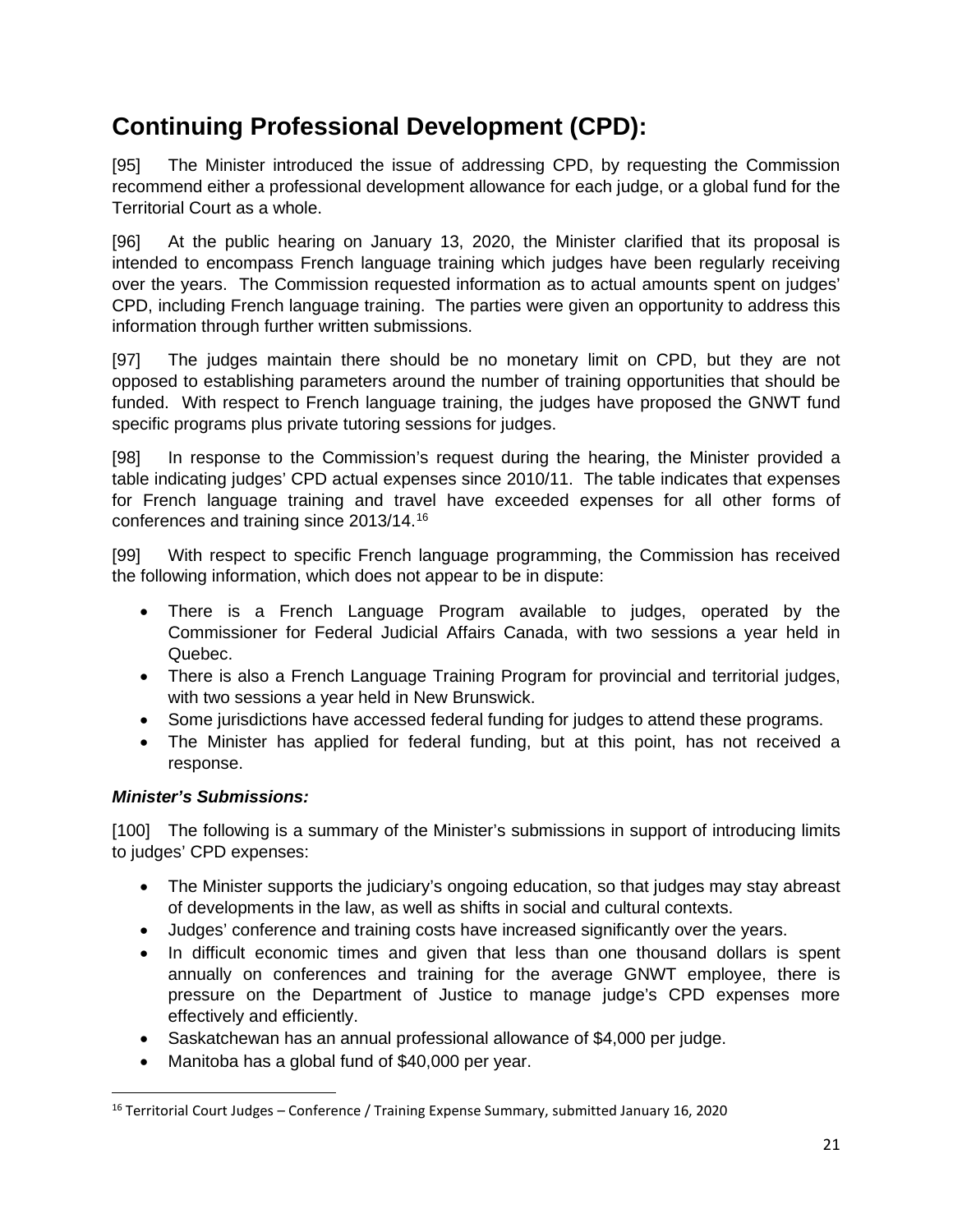- Ontario allocates \$3,750. per judge as an annual professional allowance.
- Alberta has an annual professional allowance of \$4,000 per judge.
- Recognizing that travel costs from the north are higher, and that local professional development opportunities are less frequently available, the Minister proposes a CPD allowance of \$5,000 to \$7,500. Alternatively, the Minister proposes a global fund of \$20,000 to \$30,000.

[101] At the hearing, the Minister submitted that judges cannot realistically expect to become proficient enough to conduct a trial in a second language. Language training should be included in the CPD allowance or global fund to ensure overall expenses are reasonably maintained.

[102] In response the judges' submissions on French language training, the Minister expressed agreement to providing funding for judges to attend two of the four annual sessions identified by the judges, on the following conditions:

- Costs will be paid from federal funding, if available.
- Additional costs will be paid from the CPD fund.
- All costs will be paid from the CPD fund, if federal funding is not available.
- Training from private tutors that is approved by the Chief Judge will be paid from the CPD fund.

#### *Judges' Submissions:*

[103] The following is a summary of the judges' submissions regarding funding for CPD:

- The Territorial Court is a small bench of only four judges. Judges deal with complex issues in relative isolation and this is particularly so when they are on circuit.
- It is in the public interest to ensure that CPD relevant to the work of the Territorial Court is encouraged through appropriate funding, in order to ensure the ability to provide a high quality of justice.
- The Canadian Association of Provincial Court Judges ("CAPCJ") adopted a resolution in 2013 that aspires to all judges receiving at least 10 days per year of judicial education.
- In most jurisdictions, this is achieved through the delivery of in-house programs for as many as six days per year, and attendance at judicial or legal conferences for the balance.
- Given the small Bench in the NWT, in-house programs are not a feasible alternative, and the result is that most NWT judges likely receive less than 10 days per year of judicial education.
- In addition to pursuing purely educational opportunities, the Chief Judge is a member of the Canadian Council of Chief Judges ("CCCJ"), which meets twice annually.
- Another territorial judge serves as a director of the CAPCJ. The CAPCJ directors meet in person twice annually, including at one meeting held in conjunction with CAPCJ's annual educational conference.
- Participation in the work of CCCJ and CAPCJ is invaluable to the Territorial Court as a whole, and the public served by the judiciary. From the judges' perspective, their involvement in the work of the CCCJ and CAPCJ is particularly important for judges from a remote jurisdiction like the NWT, as it gives them access to expertise and experience from across Canada.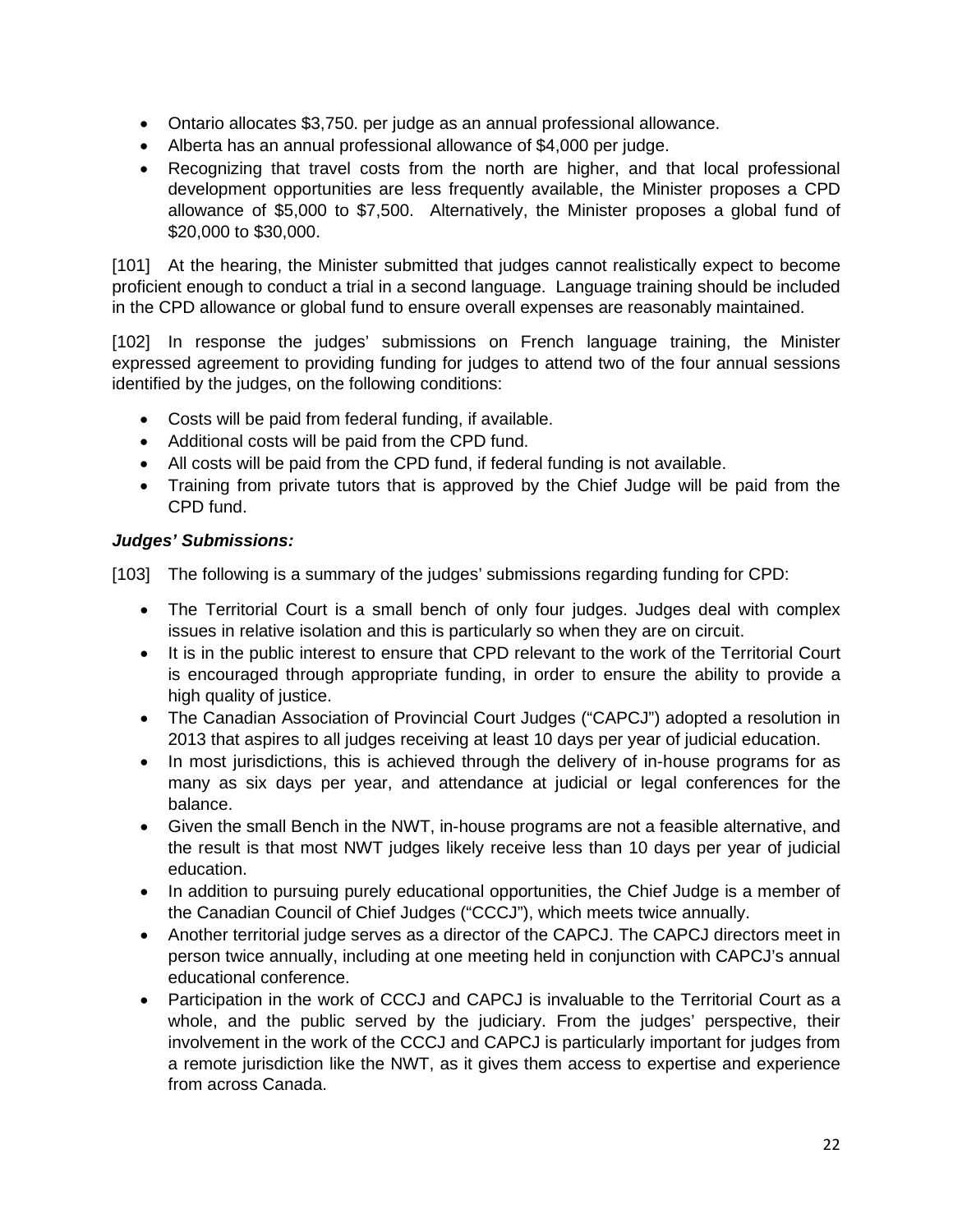- The Territorial Court is unable to benefit from the economies of scale created by the provision of in-house judicial education in the larger jurisdictions, so most provinces are not useful comparators for the NWT.
- In Manitoba, the \$40,000 annual education budget is provided to the Manitoba Provincial Court to offer in-house education for its 41 member judges. This approach is not a feasible option for a court the size of the Territorial Court of the Northwest Territories.
- Manitoba judges are also each provided with a further education allowance budget equal to \$3,000 per judge, for a total of \$123,000 based on 41 judges.
- Manitoba judges also receive a professional allowance in the amount of \$2,000 per year.
- In Alberta, there are two three-day Bench meetings each year funded by the Government of Alberta, the main portions of which involve high-quality judicial education. In addition to the Alberta Provincial Court's education budget, each judge receives a professional allowance of \$4,500 per annum.
- Similar arrangements are in place in British Columbia and Ontario.
- Yukon and Prince Edward Island each have three full-time judges and, as such, their courts are closest in size to the Territorial Court of the Northwest Territories.
- Also, like their colleagues from the Northwest Territories, Prince Edward Island and Yukon judges incur significant expense in travelling to pursue judicial education.
- The Government of Yukon funds judicial education approved by the Chief Judge in accordance with established court policy. In addition, judges receive a professional allowance of \$5,000.
- Members of the Provincial Court of Prince Edward Island participate in the annual Atlantic judges' Education Conference. This is arranged in coordination with judges from the provincial courts of Newfoundland and Labrador, Nova Scotia and New Brunswick, to create efficiencies in the delivery of judicial education.
- In addition, the Government of Prince Edward Island pays for judges' attendance and participation in judicial education approved by the Chief Judge.
- The determination of what judicial education is appropriate and necessary for members of the Territorial Court is an essential component of the administrative independence of the judiciary.
- Accordingly, the power to approve attendance at professional development events must remain within the control of the Chief Judge, in accordance with court policy.

[104] The judges submit they are not opposed to establishing parameters around the funding available for judicial education on the following basis:

(a) funding should be provided for judges to attend up to two judicial education conferences per year; and, in addition,

(b) a judge serving as a director and/or committee member of CAPCJ should be permitted to attend additional meetings of that organization, as necessary to fulfill their mandate; and

(c) the Chief Judge's participation in meetings of the CCCJ should also be funded.

[105] With respect to French language training, the judges submit it should be considered separate and apart from judicial education generally, on the basis the public interest demands that members of the Territorial Court are equipped to conduct court proceedings in French.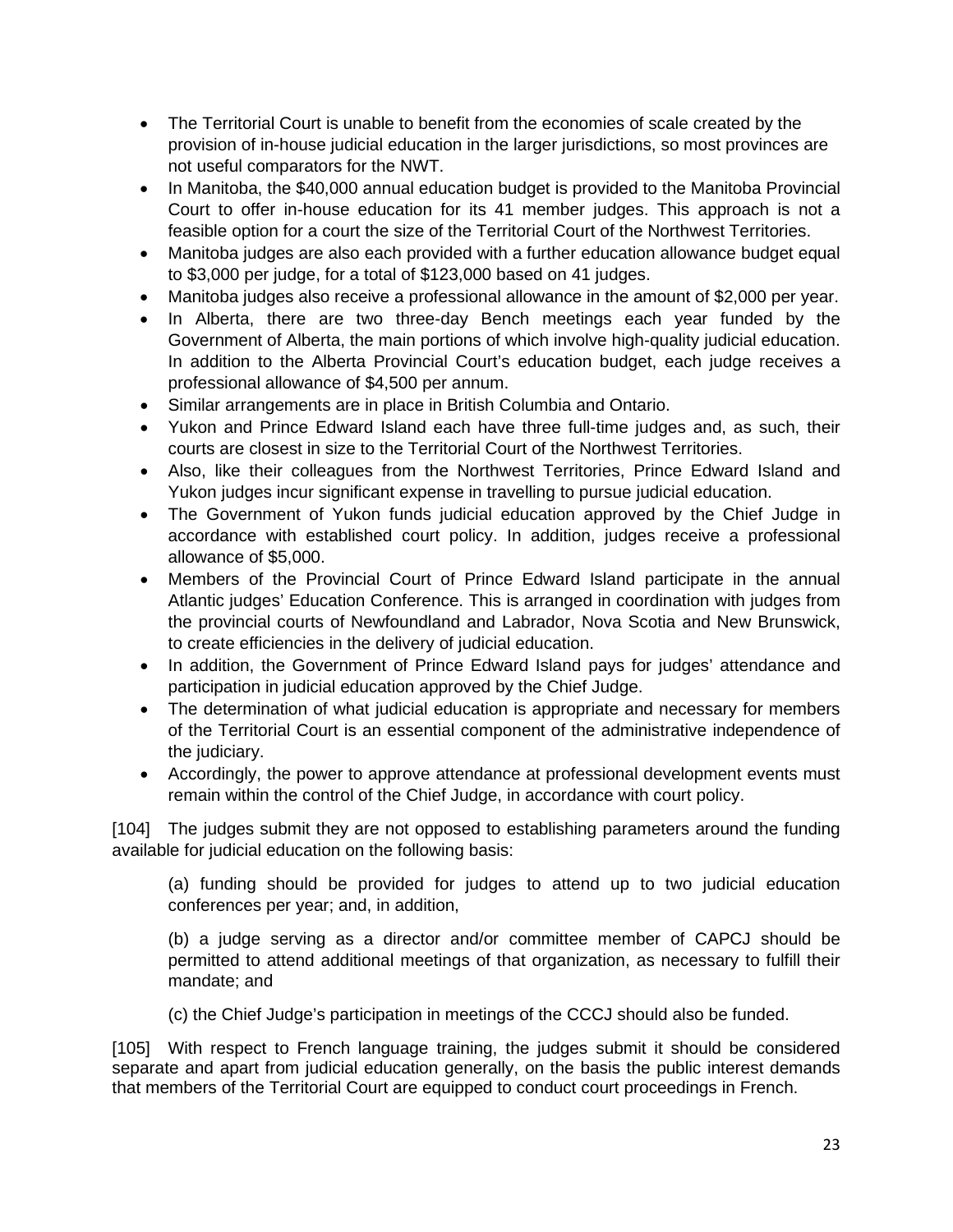[106] The following a summary of the judges' further submissions on French language training, delivered after the hearing and in response to the Minister's submissions at the hearing:

- The *Criminal Code* provides that an accused can have a trial in either of the two official languages.
- This means that there will be francophones in Territorial Court who will go through the process from first appearance to trial.
- Although judicial steps prior to trial can be dealt with through an interpreter, the court does not always know that a person will be speaking French and an interpreter is not always immediately available.
- There is an advantage to the judicial system if the judge can deal with these preliminary steps in French, in a small jurisdiction with only four judges.
- The territorial judge should not have to make a choice between French language training and professional development in other substantive or procedural areas of the law.
- This is recognized by the CAPCJ, which has adopted as a guideline, the need for each provincial or territorial judge to have 10 days of training in substantive or procedural law. This minimum requirement is in addition to any language training which should be made available to the judge.
- Both Yukon and Prince Edward Island provide certain separate funding for French language training, beyond that provided for substantive judicial education.
- The Provincial Court in Prince Edward Island receives funding from the federal Government for up to \$25,000 toward French language training for judges.
- In addition, up to \$3,200 in funding is provided for judges' travel to access language training. Any additional costs are paid by Prince Edward Island.
- Similarly, Yukon territorial judges receive funding from the federal government which covers the expenses of two Yukon judges attending training in New Brunswick twice per year.
- Supreme Court judges in the Northwest Territories are entitled to have a private tutor and to attend the Quebec sessions. This is outside of other entitlements to professional allowance.

[107] The judges' proposal on language training is that the GNWT fund all amounts not covered by the federal government, for the following French language training for anglophone judges:

(a) Private tutor, for 90-minute sessions twice per week; and

(b) Attendance by the judges, each year, at any two of:

i) the French Language Program offered in Quebec; or

ii) the French Language Training Program offered in New Brunswick.

[108] The judges also propose that the GNWT should fund francophone judges for any expenses not covered by the federal government to attend training for French-speaking judges working in an English environment, offered in Quebec City.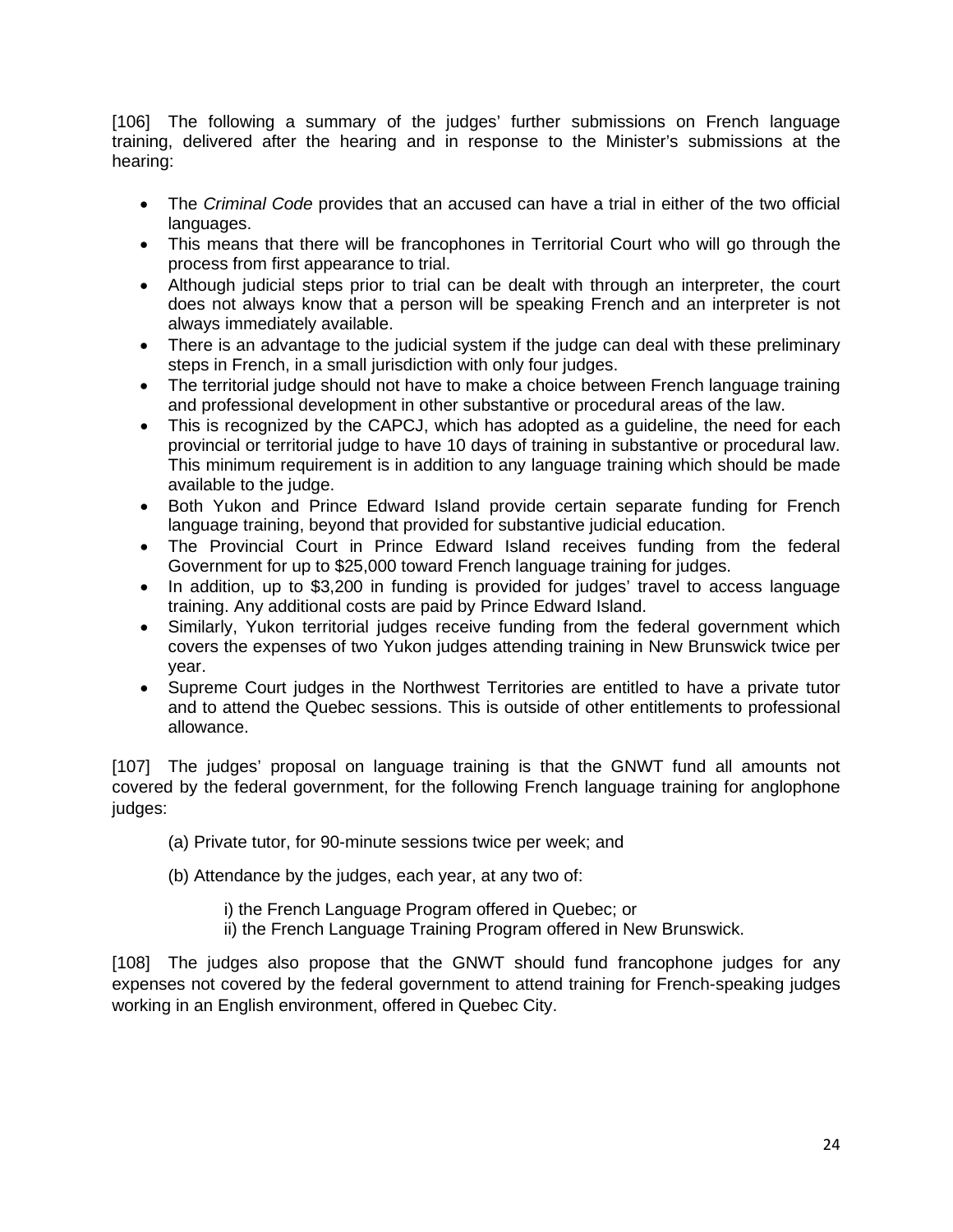### **Reasons for Decision – Continuing Professional Development (CPD):**

[109] Section 5.1 of the *Territorial Court Act* provides that the Chief Judge may, in consultation with other territorial judges, establish and implement a plan for continuing education of territorial judges. The existence of this provision, in legislation, implies that the Chief Judge will be provided with an operational budget to put such a plan into effect.

[110] Section 12.4 of the *Territorial Court Act* mandates the Commission to conduct an inquiry with respect to salaries, pension, sick leave and other benefits provided to territorial judges. The provision does not specifically mention allowances for CPD, but this could be considered among the "other benefits" provided to territorial judges.

[111] The Commission is reluctant to make recommendations with respect to specific elements of a CPD plan, since this is within the purview of the Chief Judge. The budget for establishing and implementing the plan should be left to discussions between the Chief Judge and the Department of Justice, comparable to other budget items essential to maintaining the court, such as equipment and supply costs.

[112] There may still be some scope, however, for the Commission to consider recommendations to provide CPD allowances as "other benefits" provided to territorial judges. This approach recognizes the hybrid nature of CPD, in that it can be pursued as required under a plan pursuant to legislation, or as a professional pursuit made available as a benefit.

[113] The issue has been presented in a way that does not reflect this distinction. The Minister proposed amounts, either for individual allowances or a global fund, are far below the actual expenses incurred by the GNWT since 2010. If French language training expenses (including travel and contract expenses) are removed, the Minister's proposed numbers are closer to actuals. However, the Minister is proposing to have the Commission recommend numbers which incorporate both language training and other forms of CPD.

[114] If French language training had nothing more than marginal benefit, there could be some rationalization for including it within the numbers presented. The Commission, however, accepts the reasons judges have offered in support of French language training. While it may be highly unlikely that a unilingual anglophone judge will become sufficiently proficient to conduct a trial in French, that is not standard.

[115] Individuals coming before the Territorial Court have a right to a trial in French. It is reasonable to expect territorial judges seek out training to at least have the proficiency to communicate information to any individual appearing before them. Minimal or functional proficiency may fall short of fluency, but it is preferable to zero competency in the second language. There is value to the administration of justice in training judges to some level of proficiency in French.

[116] The Commission is nonetheless reluctant to address French language training as proposed by either of the parties. The judges' proposal is to recommend the GNWT fund private tutors as well as the specific programs designed specifically for judges. The Minister accepts this proposal, provided funds beyond those paid from federal funding come out of the proposed CPD fund. Both proposals presume the Commission is prepared to accept a role in accepting the programs as the basis for a funding recommendation.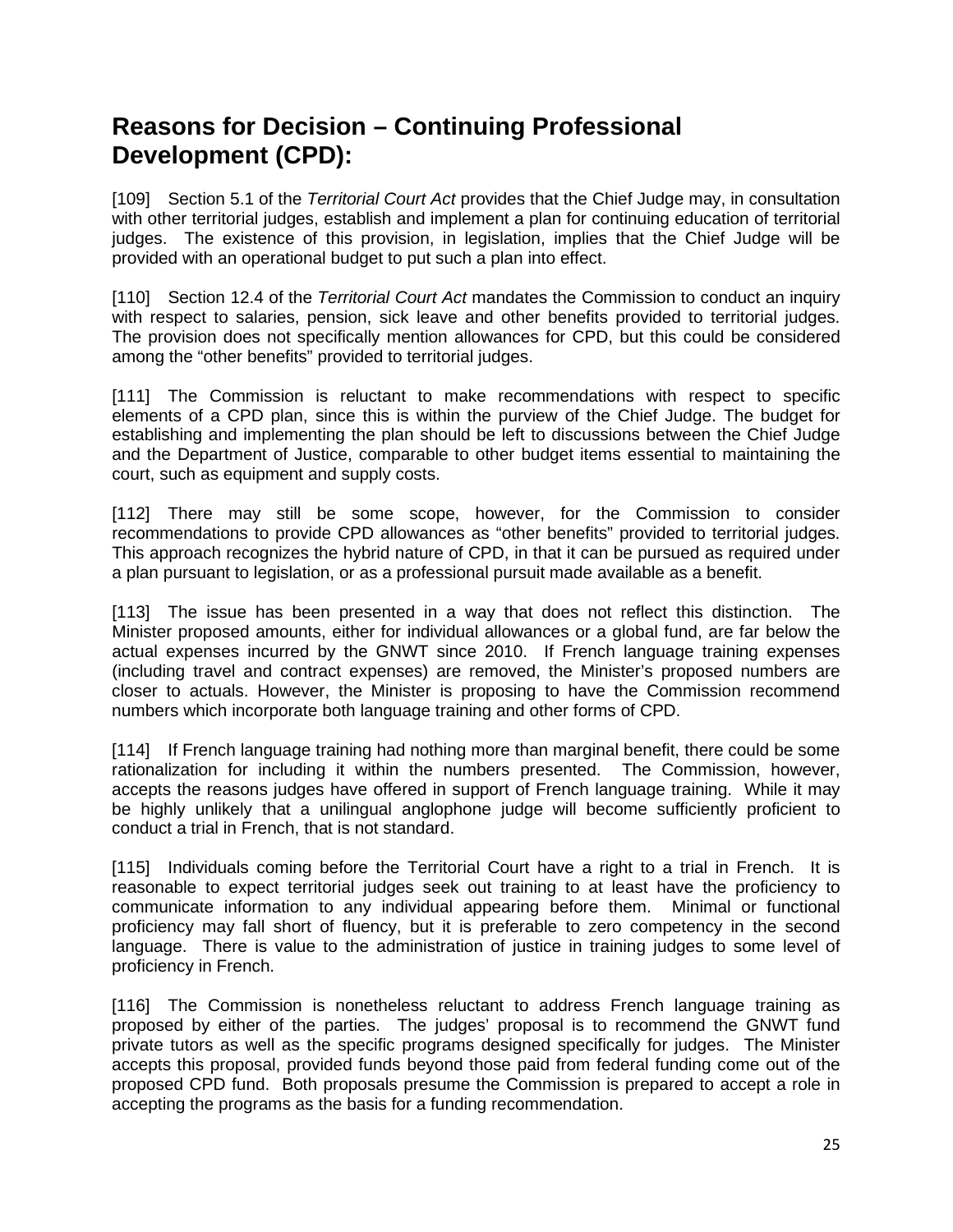[117] If the Commission were to recommend funding for specific programs, it could be straying into areas more properly belonging within the purview of the Chief Judge. This applies to specific French language courses. It also applies to the judges' suggestion that the It also applies to the judges' suggestion that the Commission specifically fund participation in CAPCJ and the CCCJ. The Commission does not see its role as recommending specific opportunities or meetings, or the number of courses a judge can take, as a means of rationalizing the undetermined cost of those items.

[118] The Commission would be more inclined to consider recommending amounts for CPD, in the form of individual allowance or a global fund as proposed by the Minister. However, this recommendation would have to be based on complete information and made with due consideration of section 5.1. In this case, the Commission is presented with neither. There is no indication as to whether specified training items are currently budgeted or implemented under section 5.1, as opposed to qualifying as "other benefits" for the Commission to consider under section 12.4. Without this information, it is impossible to fix amounts for a CPD fund or allowances.

[119] There is also no indication as to why the GNWT is not receiving federal funding for French language training for judges. This appears to be a funding source which other small jurisdictions have been able access. If any pending application for federal money is successful, the Minister's concerns regarding CPD costs may be addressed. Again, without knowing whether federal money is available, the Commission cannot reasonably fix amounts for a CPD fund or allowances.

[120] The information from other jurisdictions is not entirely clear, but it seems to suggest there are two types of funding for judicial CPD. There is funding for core training, which sometimes includes in-house or regional conferences. Then there are additional allowances for individual judges. If this is how funding is delineated elsewhere, the relevance of the distinction should be outlined in submissions to any future Commission dealing with this issue.

[121] Based on the information presented, the Commission recognizes judges have CPD requirements which exceed those of the average GNWT employee, as indicated by hours recommended by the CAPCJ. Judges also pursue French language training specific to their function. Total expenses for CPD have remained consistent within a range since 2014-15. There is no suggestion the status quo will not continue if the Commission does not make a recommendation.

#### *Conclusion:*

[122] The Commission is not persuaded that CPD is appropriately deemed a benefit to be provided directly to individual judges, and indeed CPD has not been addressed as a benefit by previous Commissions to date. Either party may revisit this issue with future Commissions, to the extent Commissions have the authority to address CPD as "other benefits" under section 12.4 of the *Territorial Court Act*.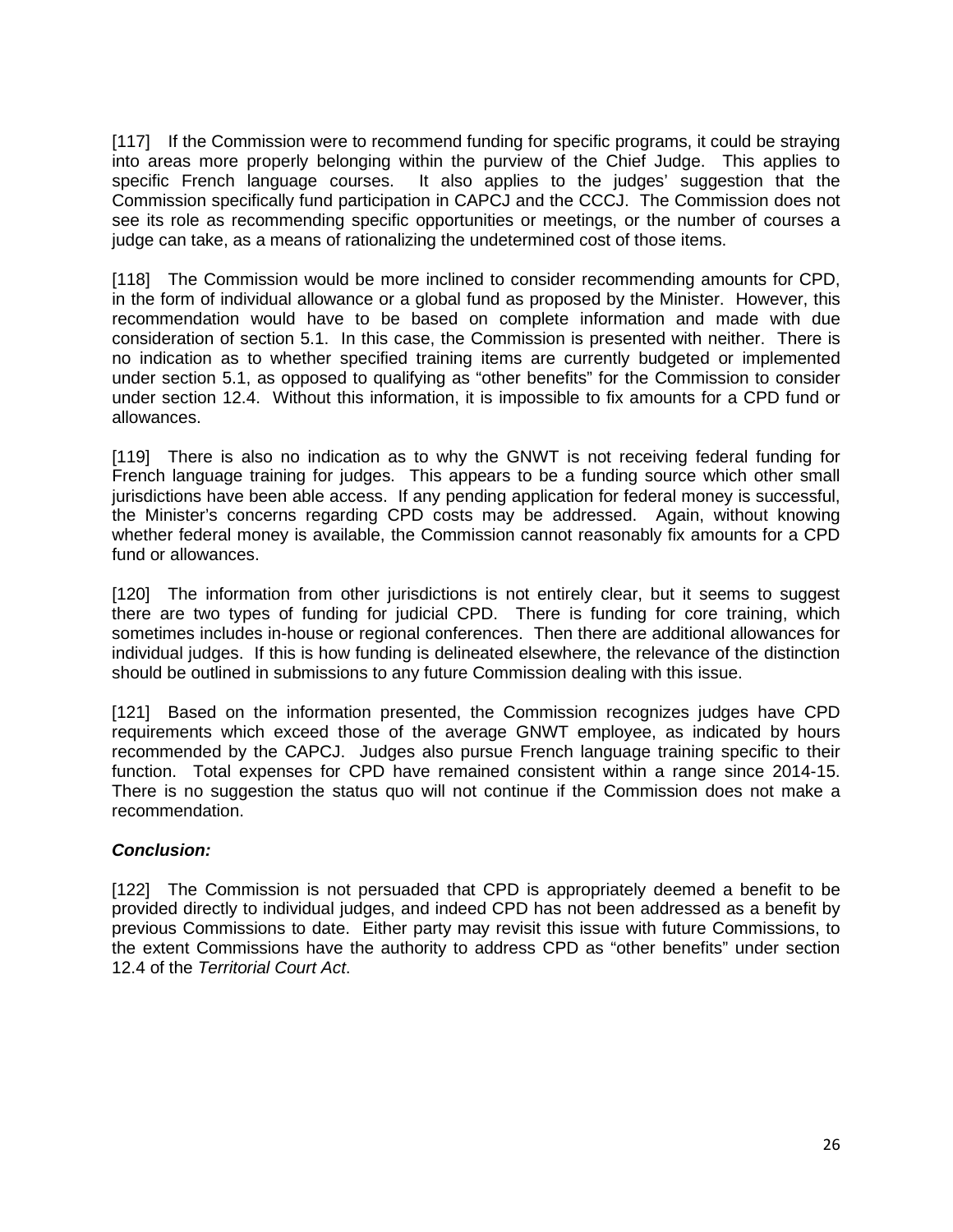### **Extended Health Benefits:**

[123] The Minister introduced the issue of extended health benefits for current and retired judges in this inquiry. In the case of current judges, extended health benefits are provided through Alberta Blue Cross. In the case of retired judges and their spouses, extended health benefits are provided through a plan administered by Green Shield Canada.

[124] The Minister asks the Commission to recommend direction on what benefits to provide to current and retired judges respectively. Specifically, the Minister asks the Commission to approve the Alberta Blue Cross plan for current judges, and the Green Shield Canada plan for retired judges and their surviving spouses.

[125] The territorial judges and retired Judge Brian Bruser both asked the Commission to table the issue of extended health benefits for future consideration.

[126] Retired Judge Bruser did not attend the hearing on January 13, 2020. He did, however, present written submissions to the Commission as an interested person on behalf of himself and his spouse, Deborah Bruser.

[127] Retired Judge Bruser claims entitlement to disclosure of efforts by the GNWT to obtain benefits equivalent to those of Deputy Ministers under the Public Service Health Care Plan (PHSCP), as recommended by the 2004 Commission.<sup>[17](#page-29-0)</sup> He asks the Commission to appoint its own actuary to assess the extended health benefits issue. If the current plans are approved, he asks that retired judges be grandfathered to maintain entitlement to benefits as recommended in the past. Retired Judge Bruser takes the position that the GNWT has not fulfilled its commitments on this issue.

[128] At the hearing, territorial judges' counsel indicated other retired judges may have an interest and should have a chance to weigh in on this issue. Counsel for the Minister agreed and proposed a meeting with current and retired judges to provide an overview and explanation of benefits.

[129] On February 6, 2020, the Commission notified the parties the issue was tabled with reasons to follow. The Commission's reasons, as outlined below, do not require a review of the particulars of the Alberta Blue Cross and Green Shield Canada plans, or consideration of submissions advanced after the hearing on January 13, 2020.

<span id="page-29-0"></span><sup>&</sup>lt;sup>17</sup> Joint Book of Documents, Tab 6: 2004 Report of the Northwest Territories Judicial Remuneration Commission, at p. 17.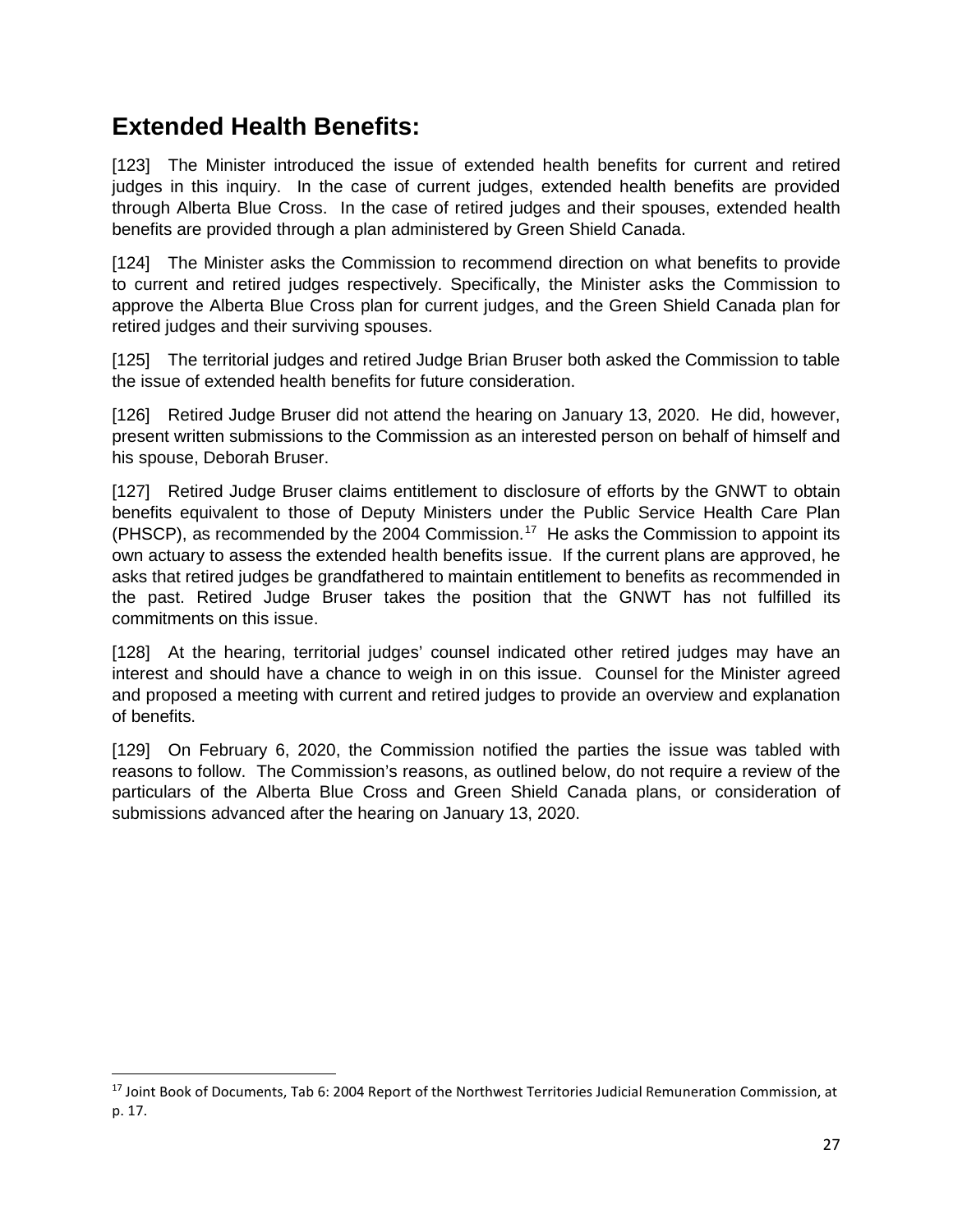### **Reasons for Decision – Extended Health Benefits:**

[130] The Commission is not prepared to address judges' extended health benefits in its current report. The hearing ended with counsel for the judges and counsel for the Minister agreeing to discuss the matter further, with the participation of retired judges. The Commission encouraged this discussion.

[131] The Commission relies on counsel to frame the issues that it needs to decide. The Commission's proceedings take place within statutory timeframes, such that parties can anticipate hearings on a regular four-year cycle. There should be time for counsel to clearly identify issues for the Commission to decide, and present evidence the Commission can use to base its recommendations.

[132] In this case, it is not entirely clear what the parties are seeking in terms of the Commission's scope of inquiry when it comes to extended health benefits.

[133] The Minister is obviously seeking certainty when it asks the Commission to recommend approval of Alberta Blue Cross for current judges and Green Shield Canada for retired judges. Setting specific policies would resolve ongoing differences as to whether current policies achieve the equivalency with benefits provided to Deputy Ministers under the PHSCP, as recommended by the 2004 Commission.

[134] Retired Judge Bruser appears to be seeking a broader inquiry, to address the perceived failure of the GNWT to fulfill this recommendation. He submits the Minister must disclose efforts to obtain equivalent plans since 2004, which might be appropriate if the Commission were adjudicating appropriateness the Minister's efforts to implement past recommendations. He suggests the Commission retain an independent actuary, for an open-ended inquiry into appropriate benefits.

[135] The current judges' position on the substantive issues is undefined. This is understandable if current judges, who are in a different plan than retired judges, have not identified the same questions or concerns as retired Judge Bruser. It does, however, make it difficult for the Commission to contemplate the issue in a way that is conducive to issuing a forward-looking recommendation applicable to all territorial judges.

[136] The Commission cannot proceed without better definition of the issues. The Commission typically hears evidence and argument from the Minister, territorial judges or their representative, and any other interested person or body. The Commission then issues prospective, forward-looking, recommendations to establish salary and benefits for all territorial judges. It does not adjudicate or engage in dispute resolution over the implementation of past Commission recommendations or initiate its own inquiry into appropriate benefits.

[137] The Commission also requires greater clarity as to standing and representation. Normally, the Commission receives an initial submission from the Minister and another from the territorial judges. The *Territorial Court Act* defines "territorial judges" to generally include deputy territorial judges. The Commission understands most retired judges serve as deputy territorial judges. In these proceedings, judges' counsel appeared for current judges and retired Judge Bruser made separate submissions as an interested person.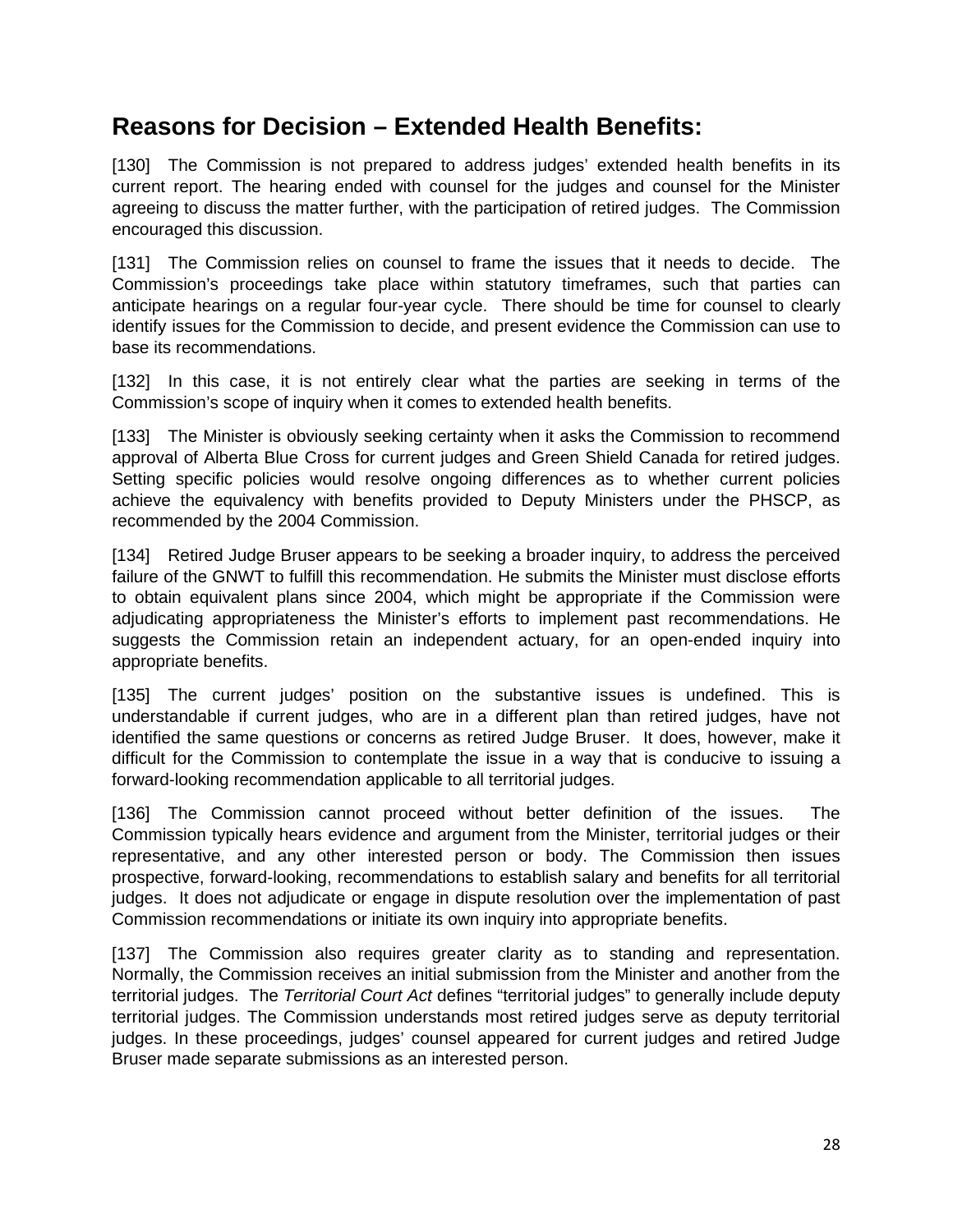[138] If the Commission is to address extended health benefits, judges' counsel should be able to clearly indicate whether they represent all territorial judges, including retired or deputy territorial judges. All parties should be prepared to indicate whether retired judges have standing to advance individual positions on salaries and benefits, as interested persons under subsection 12.7(c) of the *Territorial Court Act*.

[139] The Commission, finally, may not be able to address extended health benefits without a clearer distinction between evidence from argument. In this inquiry, the Minister's initial submission generated responses from territorial judges, as well as from retired Judge Bruser. The Commission was provided information about the contents of the Alberta Blue Cross and Green Shield Canada plans, inextricably mixed with position statements and argument as to whether the extended health benefits achieve equivalency with benefits provided to Deputy Ministers under the PSHCP.

[140] Within the timeframes mandated for the hearing of this inquiry, the Commission could not meaningfully consider everything advanced by the Minister, the territorial judges and retired Judge Bruser. The exchange between the parties, as it unfolded before and after the hearing, did not sufficiently frame the case. It did not clearly establish the issues to be decided or enable the Commission to assess what information is relevant and reliable for its deliberations. The Commission's strict statutory timelines require parties to anticipate issues, provide notice to interested persons, and prepare their evidence well in advance of the hearing of an inquiry.

#### *Conclusions:*

[141] The Commission concludes it is premature to consider a recommendation to approve existing plans, or to direct what benefits the Minister should provide, or to retain its own actuary. Discussions between the Minister and the territorial judges clearly need to happen, not to negotiate extended health benefits, as this would be fundamentally at odds with judicial independence,<sup>[18](#page-31-0)</sup> but at least to ensure the effective sharing of information about the plans.

[142] The Commission accepts the notion that all retired territorial judges should have notice that extended health benefits have been raised as an issue in these proceedings. The Commission itself has no vested interest in the issue, and so leaves it to the Minster and the Chief Judge to ensure retired territorial judges have notice of any opportunities to meet with government officials to discuss questions about their extended health benefits.

[143] In the circumstances, there was no reasonable prospect of the Commission addressing extended health benefits in the current report, given the manner and timing in which the issue was presented. The Commission's regular mandate ends upon completion of this report, so the issue is tabled indefinitely. The Minister or the Chief Judge may request a separate inquiry at any time between the submission of this report and the next Commission.<sup>[19](#page-31-1)</sup> Otherwise, the next opportunity to frame the issue will be with next Commission.

<span id="page-31-0"></span><sup>&</sup>lt;sup>18</sup> Joint Book of Documents, Tab 12: PEI Reference, at para. 8

<span id="page-31-1"></span><sup>19</sup> *Territorial Court Act*, R.S.N.W.T. 1988, c. T-2, section 12.92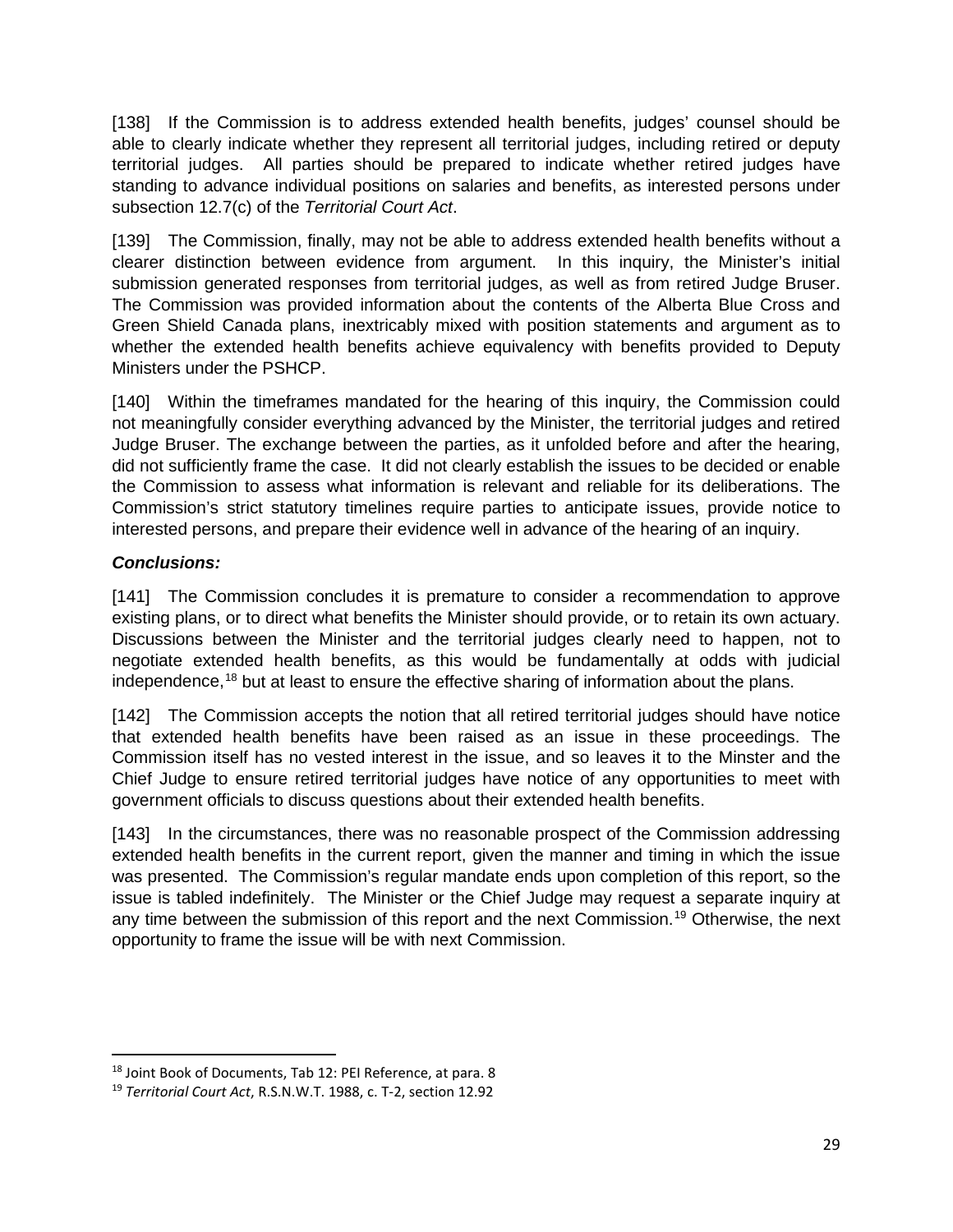### **Summary of Conclusions:**

[144] Territorial judges' salaries should remain in the top quartile nationally*.* This can be achieved through adjustments equal to CPI increases for each of the next four years. In addition, territorial judges' salaries are to be protected from erosion in the event of any CPI decreases.

[145] Territorial judges should also be eligible for LTD benefits until the earlier of resignation, death or retirement. This includes all judges of working age who have not yet attained the age of receiving mandatory pension.

[146] The Commission therefore has recommendations with respect to salary and LTD, as outlined in the Summary of Recommendations below.

[147] With respect to CPD, the Commission does not have grounds to change the existing approach. Either party may revisit this issue in future, to the extent Commissions have the authority to address CPD under section 12.5 of the *Territorial Court Act*.

[148] It is premature to consider a recommendation on extended health benefits. The Commission has encouraged discussion, with participation of retired judges, and continues to encourage that discussion.

[149] Section 12.92 of the *Territorial Court Act* provides a mechanism which allows the Minister or the Chief Judge to request inquiry to address extended health benefits at any time between the submission of this report and the next Commission.<sup>[20](#page-32-0)</sup>

[150] This mechanism is also available to the Minister or the Chief Judge to request an inquiry into any of the issues outlined in this report, due to any unforeseen implications of the COVID-19 pandemic on the factors that go into determining territorial judges' salaries and benefits.

<span id="page-32-0"></span><sup>20</sup> *Territorial Court Act*, R.S.N.W.T. 1988, c. T-2, section 12.92